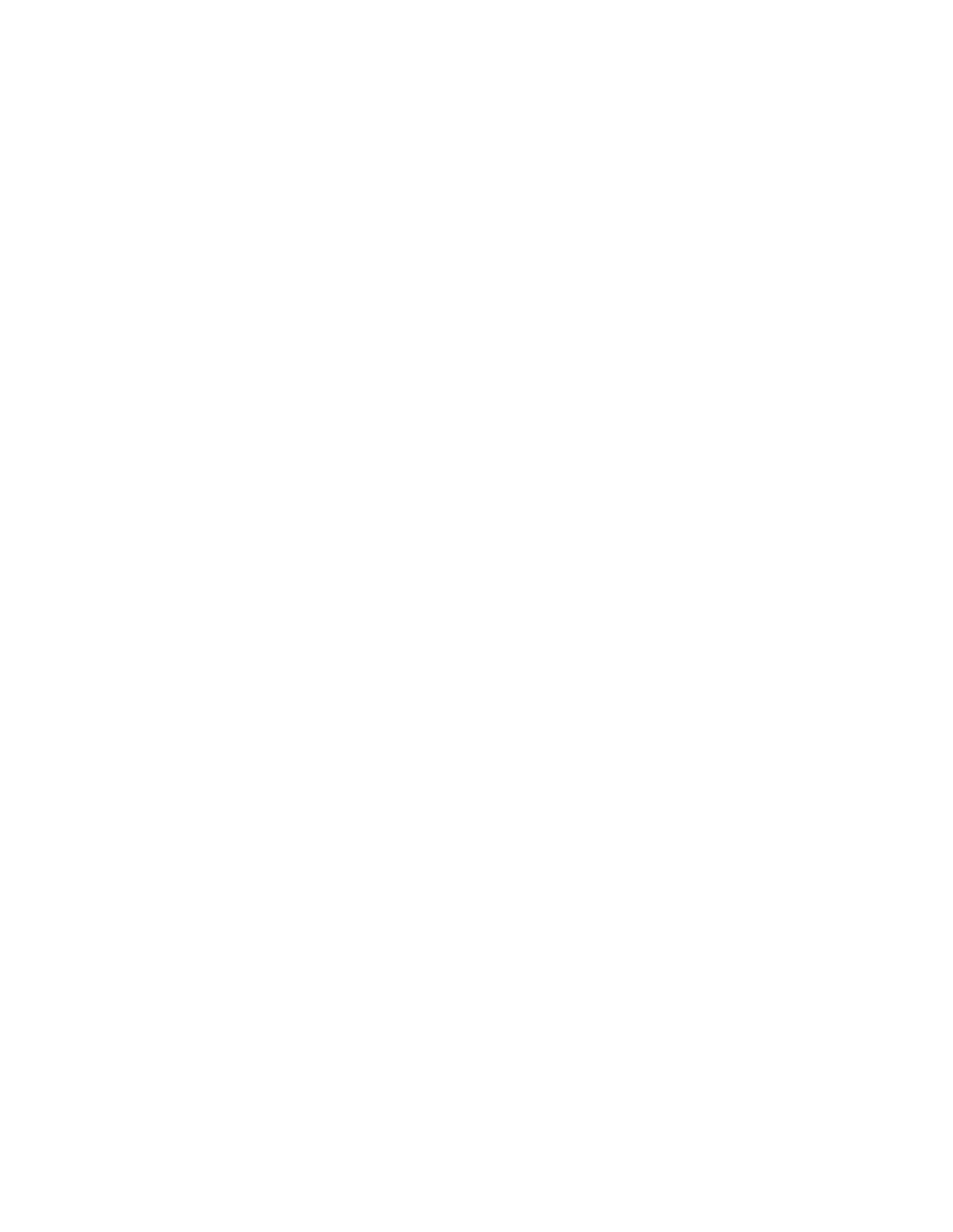

Pittsburgh, PA 15213-3890

# **Salion, Inc.: A Software Product Line Case Study**

CMU/SEI-2002-TR-038 ESC-TR-2002-038

Paul C. Clements Linda M. Northrop

November 2002

**Product Line Practice Initiative** 

Unlimited distribution subject to the copyright.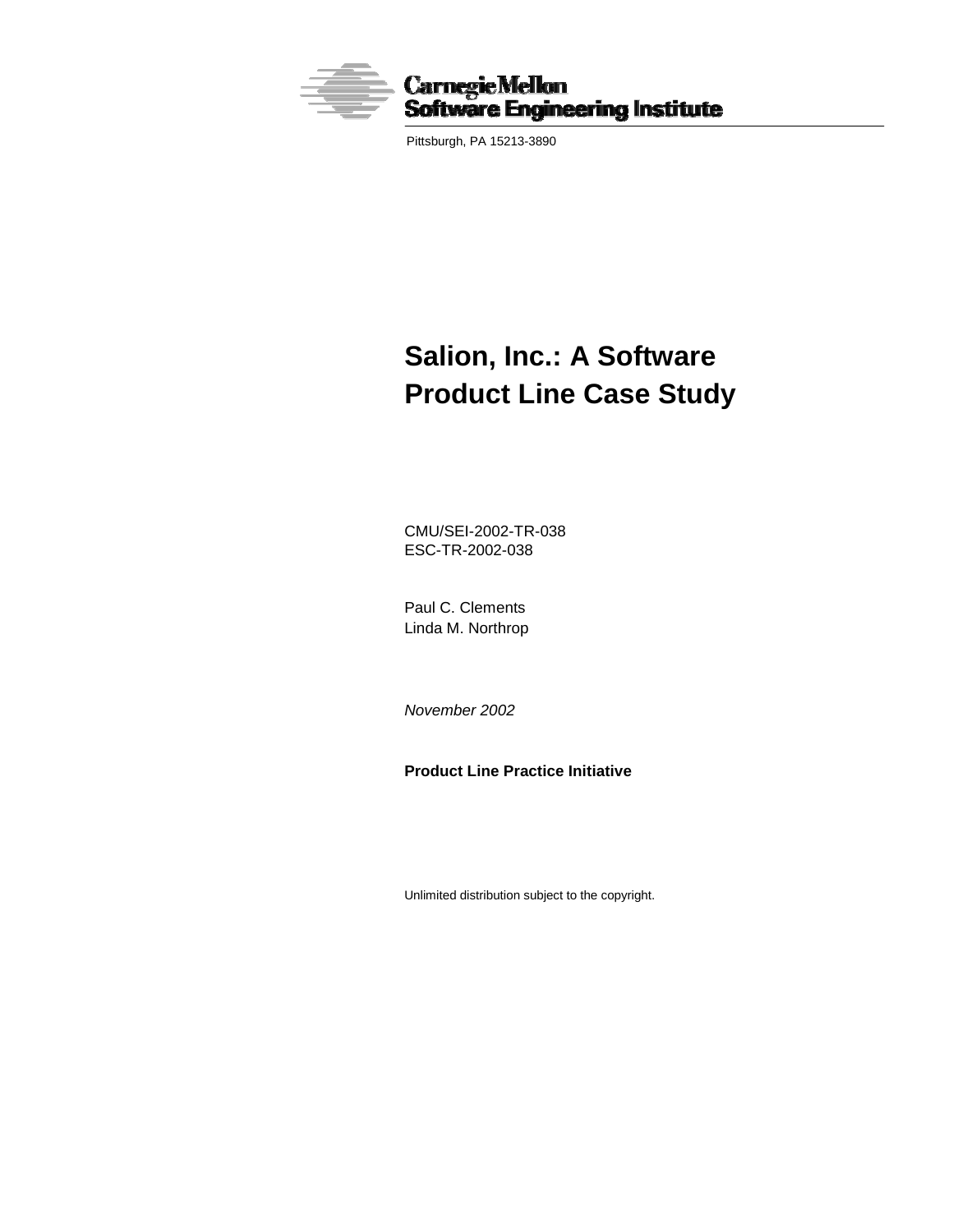This report was prepared for the

SEI Joint Program Office HQ ESC/DIB 5 Eglin Street Hanscom AFB, MA 01731-2116

The ideas and findings in this report should not be construed as an official DoD position. It is published in the interest of scientific and technical information exchange.

FOR THE COMMANDER

Christos Scondras Chief of Programs, XPK

This work is sponsored by the U.S. Department of Defense. The Software Engineering Institute is a federally funded research and development center sponsored by the U.S. Department of Defense.

Copyright 2002 by Carnegie Mellon University.

NO WARRANTY

THIS CARNEGIE MELLON UNIVERSITY AND SOFTWARE ENGINEERING INSTITUTE MATERIAL IS FURNISHED ON AN "AS-IS" BASIS. CARNEGIE MELLON UNIVERSITY MAKES NO WARRANTIES OF ANY KIND, EITHER EXPRESSED OR IMPLIED, AS TO ANY MATTER INCLUDING, BUT NOT LIMITED TO, WARRANTY OF FITNESS FOR PURPOSE OR MERCHANTABILITY, EXCLUSIVITY, OR RESULTS OBTAINED FROM USE OF THE MATERIAL. CARNEGIE MELLON UNIVERSITY DOES NOT MAKE ANY WARRANTY OF ANY KIND WITH RESPECT TO FREEDOM FROM PATENT, TRADEMARK, OR COPYRIGHT INFRINGEMENT.

Use of any trademarks in this report is not intended in any way to infringe on the rights of the trademark holder.

Internal use. Permission to reproduce this document and to prepare derivative works from this document for internal use is granted, provided the copyright and "No Warranty" statements are included with all reproductions and derivative works.

External use. Requests for permission to reproduce this document or prepare derivative works of this document for external and commercial use should be addressed to the SEI Licensing Agent.

This work was created in the performance of Federal Government Contract Number F19628-00-C-0003 with Carnegie Mellon University for the operation of the Software Engineering Institute, a federally funded research and development center. The Government of the United States has a royalty-free government-purpose license to use, duplicate, or disclose the work, in whole or in part and in any manner, and to have or permit others to do so, for government purposes pursuant to the copyright license under the clause at 252.227-7013.

For information about purchasing paper copies of SEI reports, please visit the publications portion of our Web site (http://www.sei.cmu.edu/publications/pubweb.html).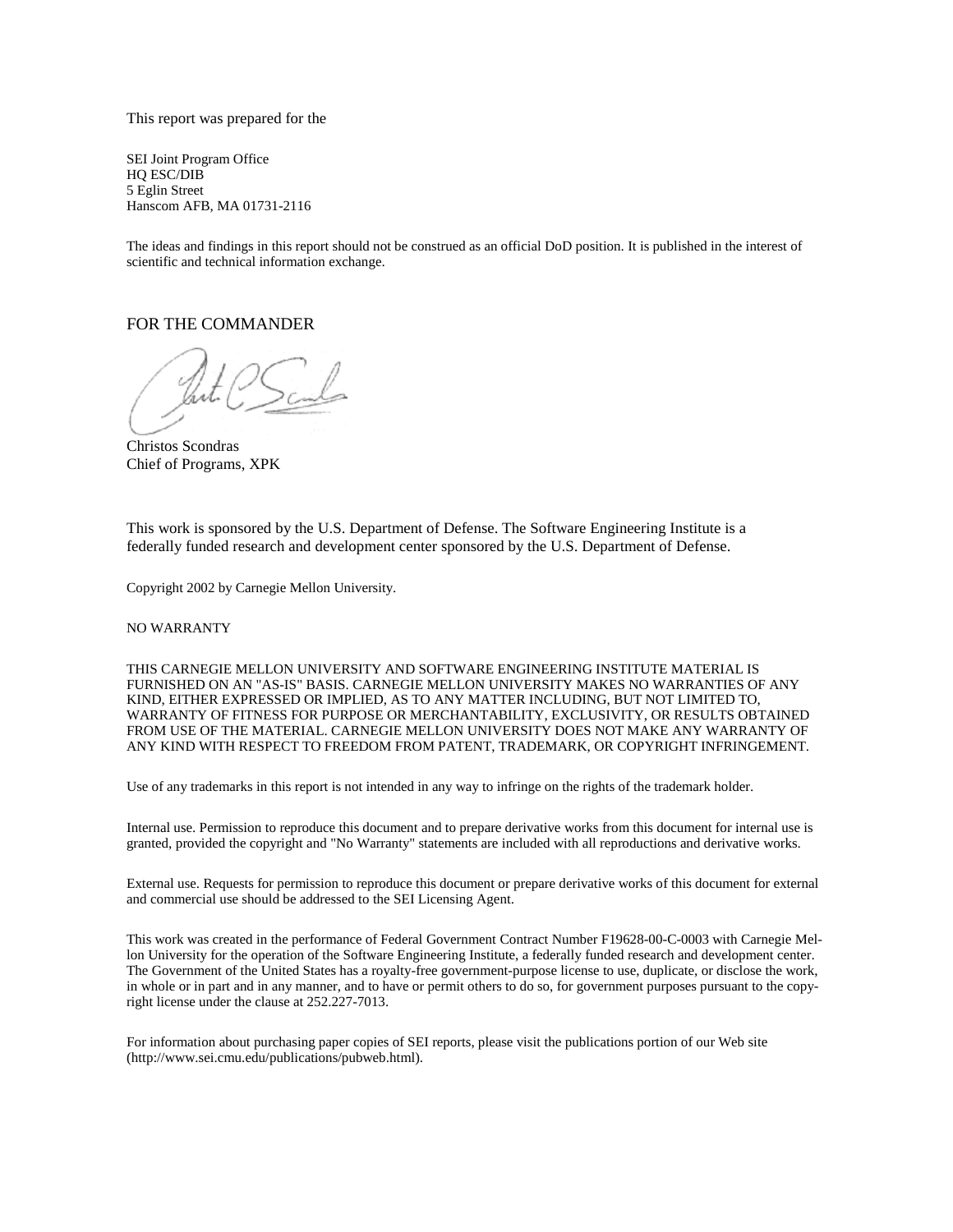# **Table of Contents**

| $\mathbf{1}$ |                                                                   |                                                                                                                                  |  |  |
|--------------|-------------------------------------------------------------------|----------------------------------------------------------------------------------------------------------------------------------|--|--|
| $\mathbf{2}$ | 2.1<br>2.2<br>2.3                                                 |                                                                                                                                  |  |  |
| 3            | 3.1<br>3.2<br>3.3 <sub>2</sub><br>3.4<br>3.5<br>3.6<br>3.7<br>3.8 | 3.8.1<br>3.8.2<br>3.8.3                                                                                                          |  |  |
| 4            |                                                                   |                                                                                                                                  |  |  |
| 5            | 5.1<br>5.2<br>5.3                                                 | Joyous Software Development Process, Part 1: Unified Vision  29<br>Joyous Software Development, Part 2: The Best of All Worlds30 |  |  |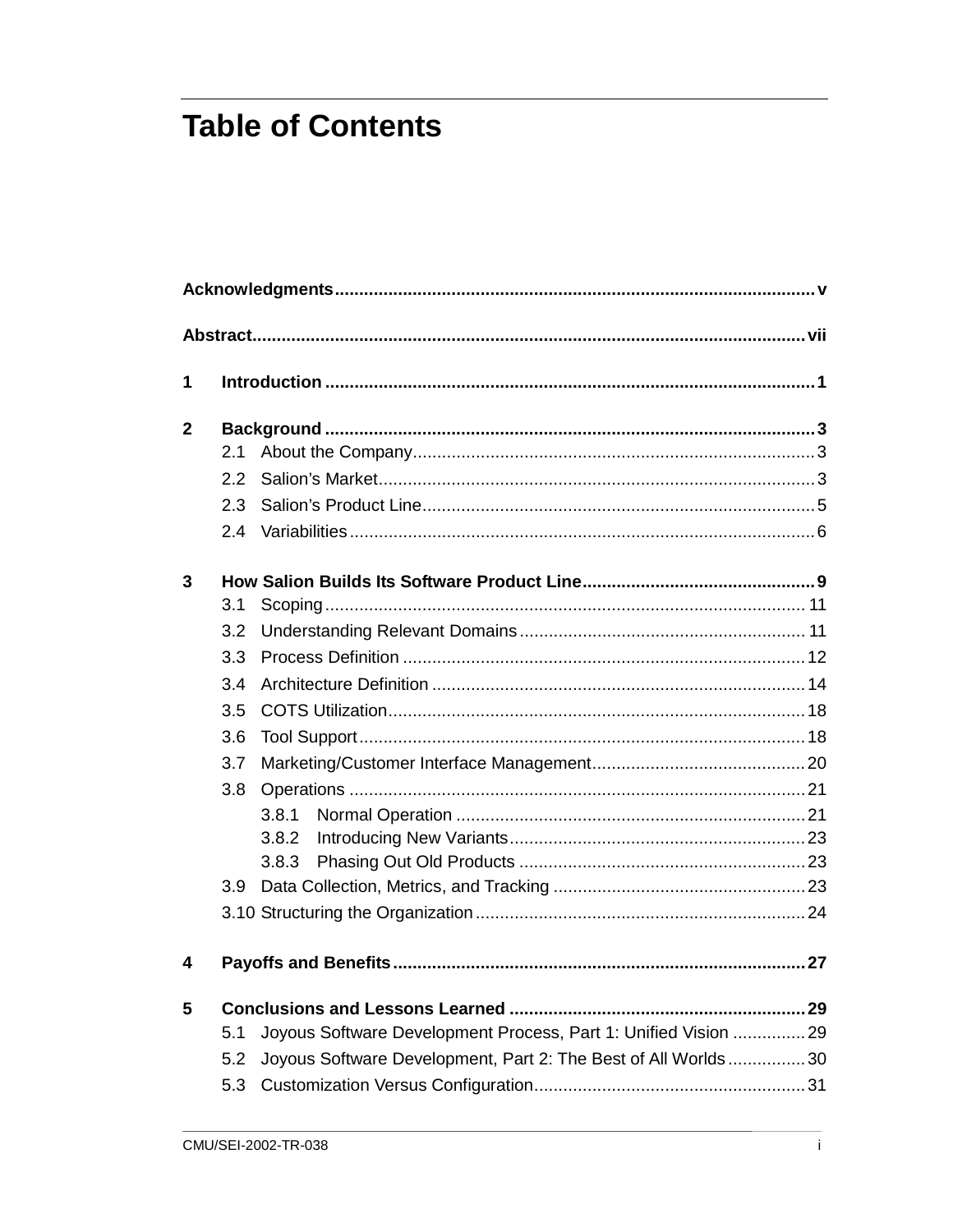| 6 |  |
|---|--|
|   |  |
|   |  |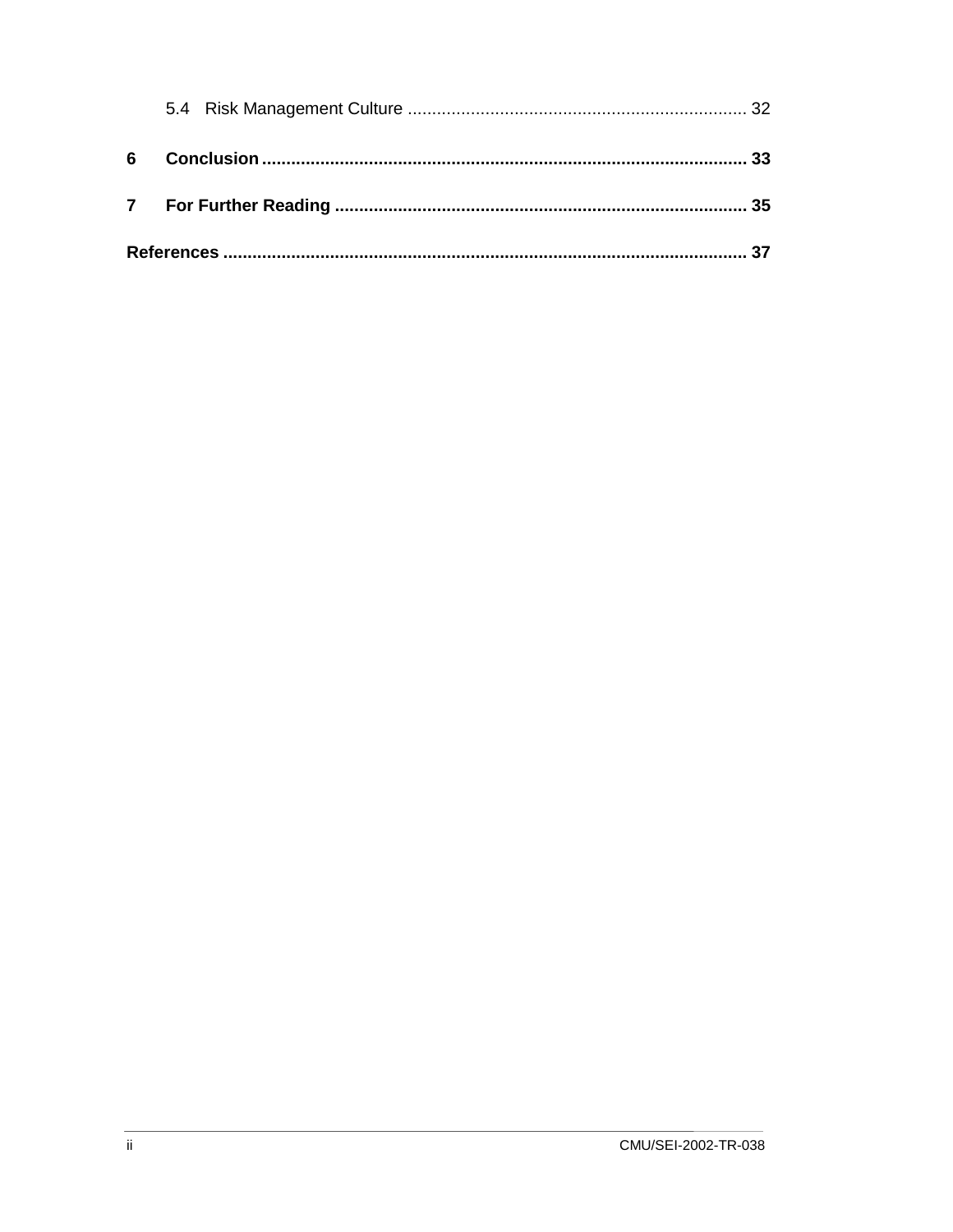# **List of Figures**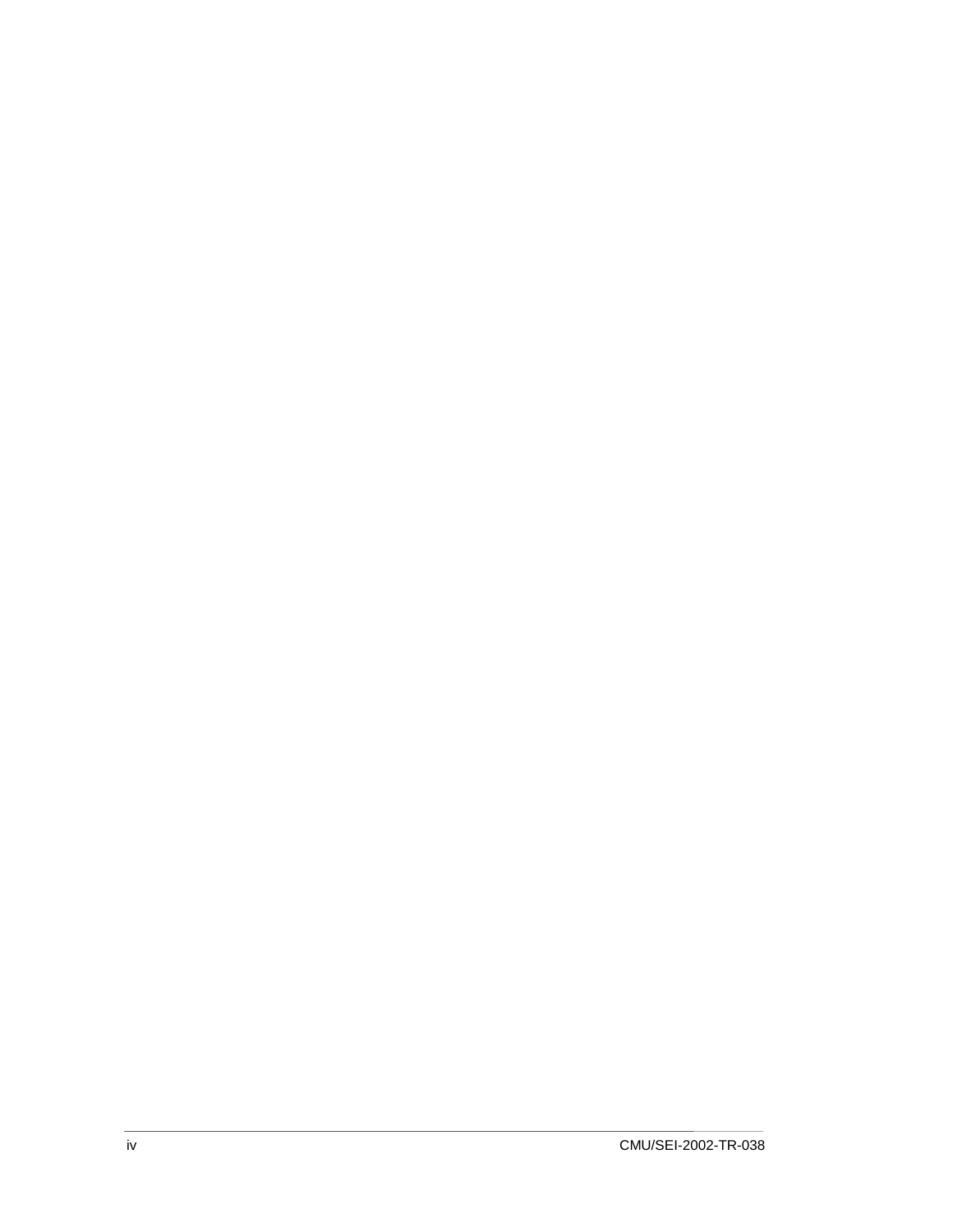# **Acknowledgments**

Case studies are always difficult to produce because they require inside information from people who are usually too busy, understandably, to spend time sharing with outsiders. Every successful case study is the result of extraordinary generosity on the part of the organization being covered. This one is no exception. This report would not have been possible without the time, energy, enthusiasm, and patience of the staff at Salion, Inc. In particular, we thank Ross Buhrdorf, Dale Churchett, Darwin Ling, Janis Cawthron, Bill Jones, and Susie Grandi. We also thank Charles Krueger, founder and chief executive officer (CEO) of BigLever, Inc., for his participation and insights and for the opportunity to see his company's Gears tool in action.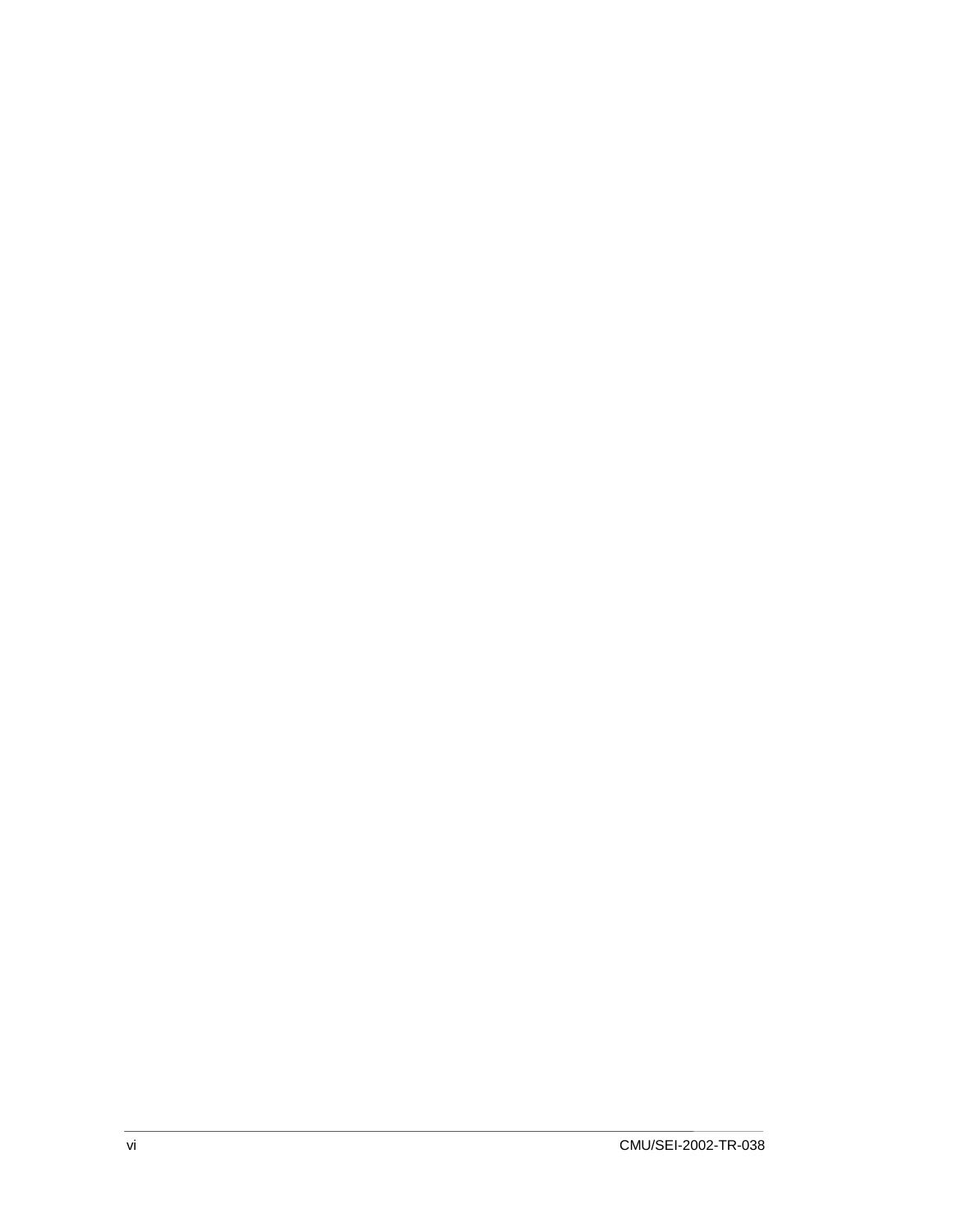# **Abstract**

This report is another in a series of Software Engineering Institute (SEI<sup>SM</sup>) case studies of organizations that have adopted the software product line approach for developing systems. It details the story of Salion, Inc., an enterprise software company providing Revenue Acquisition Management solutions tailored to the unique needs of automotive suppliers. Salion's solutions enable suppliers to organize and manage their disparate customer-interfacing activities as one coordinated business process, resulting in higher revenues, profit margins, and customer satisfaction.

This case study is unique in that Salion did not have substantial experience in its application area, although its key designers and strategists were knowledgeable about related domains. Salion pursued a reactive approach to its product line that let it respond flexibly to spontaneous business opportunities and that significantly lowered the cost of adopting the product line paradigm to its software system development. This case study describes relevant dimensions of Salion's context, how it approached several product line practice areas that were key to its strategy, the benefits gained through its product line, lessons learned, and the major thematic aspects of the Salion story.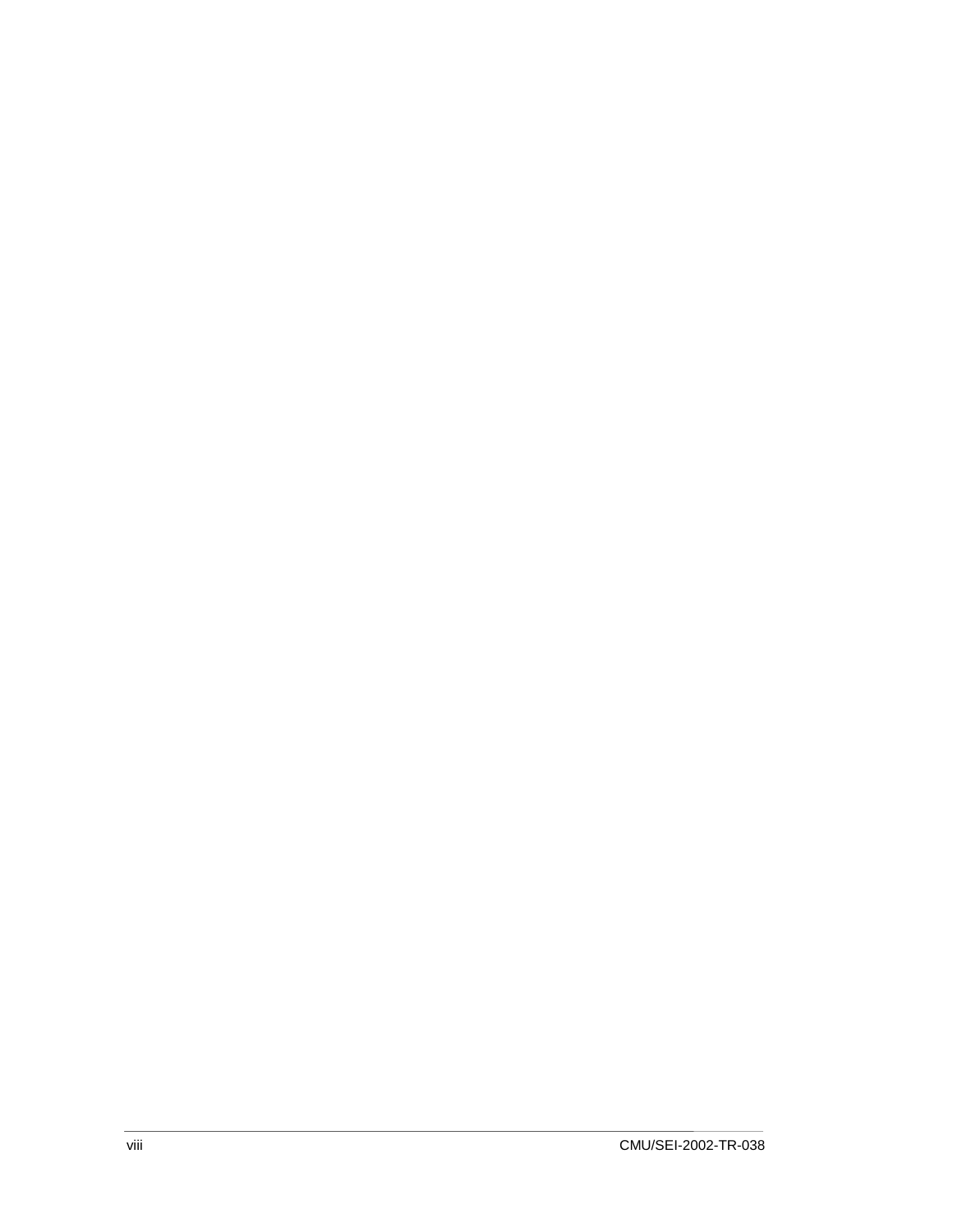## **1 Introduction**

This report is another in a series of Software Engineering Institute (SEI<sup>SM</sup>) case studies of organizations that have adopted the software product line approach for developing systems. A software product line is a set of software-intensive systems sharing a common, managed set of features that satisfy the specific needs of a particular market segment or mission and that are developed from a common set of core assets in a prescribed way [Clements & Northrop 02]. In contrast to one-at-a-time system development, software product lines epitomize strategic reuse. Using this approach, organizations are achieving order-of-magnitude improvements in time to market, cost, and product quality. In some cases, the flexibility and responsiveness brought about by the product line approach is allowing organizations to dominate their markets and achieve dominant entry positions in new markets.

This report details the story of Salion, Inc., an enterprise software company dedicated to helping suppliers optimize their revenue acquisition process.

This case study is unique in that Salion did not possess substantial experience in its application area, although its key designers and strategists were knowledgeable about related domains. This is in contrast to organizations like CelsiusTech [Brownsword & Clements 96], Market Maker [Clements & Northrop 02], Raytheon [Clements & Northrop 02], and Cummins, Inc. [Clements & Northrop 02] that had been building like systems for years before adopting the software product line approach. These and other organizations were able to parlay their in-depth knowledge and legacy artifacts into comprehensive up-front planning that let them define their product line scope and build their core asset base *a priori*. By contrast, Salion pursued a reactive approach [Krueger 01] to its product line that let it respond flexibly to spontaneous business opportunities and that significantly lowered the cost of adopting the product line paradigm to its software system development.

Section 2 begins by examining Salion's background, business area, and foray into software product lines. Section 3 examines how it approached several product line practice areas<sup>1</sup> that were key for it. Section 4 describes the payoffs as Salion gained more customers for its products. Section 5 concludes with lessons learned and a summary of the major thematic aspects of the Salion story.

 $\frac{SN}{I}$  SEI is a service mark of Carnegie Mellon University.

Twenty-nine product line practice areas categorized as software engineering, technical management, and organizational management are described by Clements and Northrop [Clements & Northrop 02].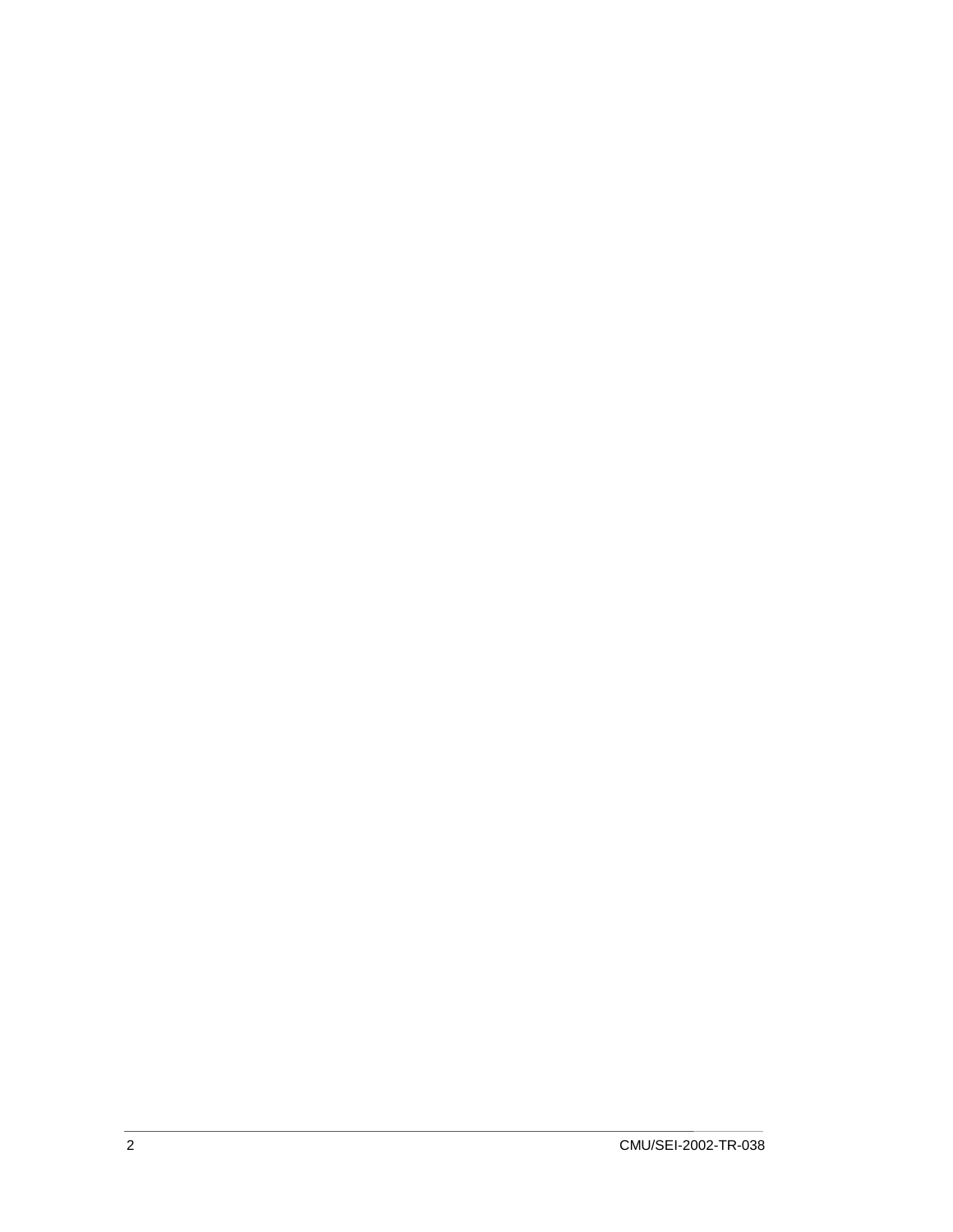# **2 Background**

#### **2.1 About the Company**

Salion, Inc. is an enterprise software company dedicated to helping suppliers optimize their revenue acquisition process. Salion's initial focus is on suppliers who sell complex products via proposals. Its goals are to give those suppliers the power to target the best business, win new business, and deliver increased customer satisfaction.

Privately held, Salion was founded by McKinsey & Company and AV Labs (an early-stage venture fund) based on research conducted on how best to serve suppliers.

Salion entered its market knowing that the ability to deliver customized products quickly was going to be a prerequisite to its survival. In fact, its business model was based on the presumed ability to do this, even before the technical capability for achieving it was in place. Salion also knew that if it managed the products separately, the complexity would quickly overwhelm it and far outstrip the ability of its small staff to cope with the combinatorics of separately evolving systems. It realized that it needed to treat its products as separate versions of the same thing—in other words, as a software product line. Salion thus joined the small but growing body of companies that have adopted the software product line approach from the outset.

#### **2.2 Salion's Market**

Salion's customers are *suppliers*, manufacturers of fairly complex custom or semi-custom products. An example of a Salion customer is a Tier 1 automotive supplier that manufactures automotive interior assemblies or drive trains.<sup>2</sup> These products are designed and priced by the suppliers only after the product requirements are worked out with *their* customers (e.g., a major auto manufacturer). The suppliers do not typically sell off-the-shelf inventory built ahead of time.

Contracts between suppliers and their customers come about as a result of a negotiation protocol involving a request for a quote (RFQ) and a quote (or bid) in response. The bid is the

<sup>2</sup> In fact, Tier 1 automotive suppliers became Salion's first targeted market sector.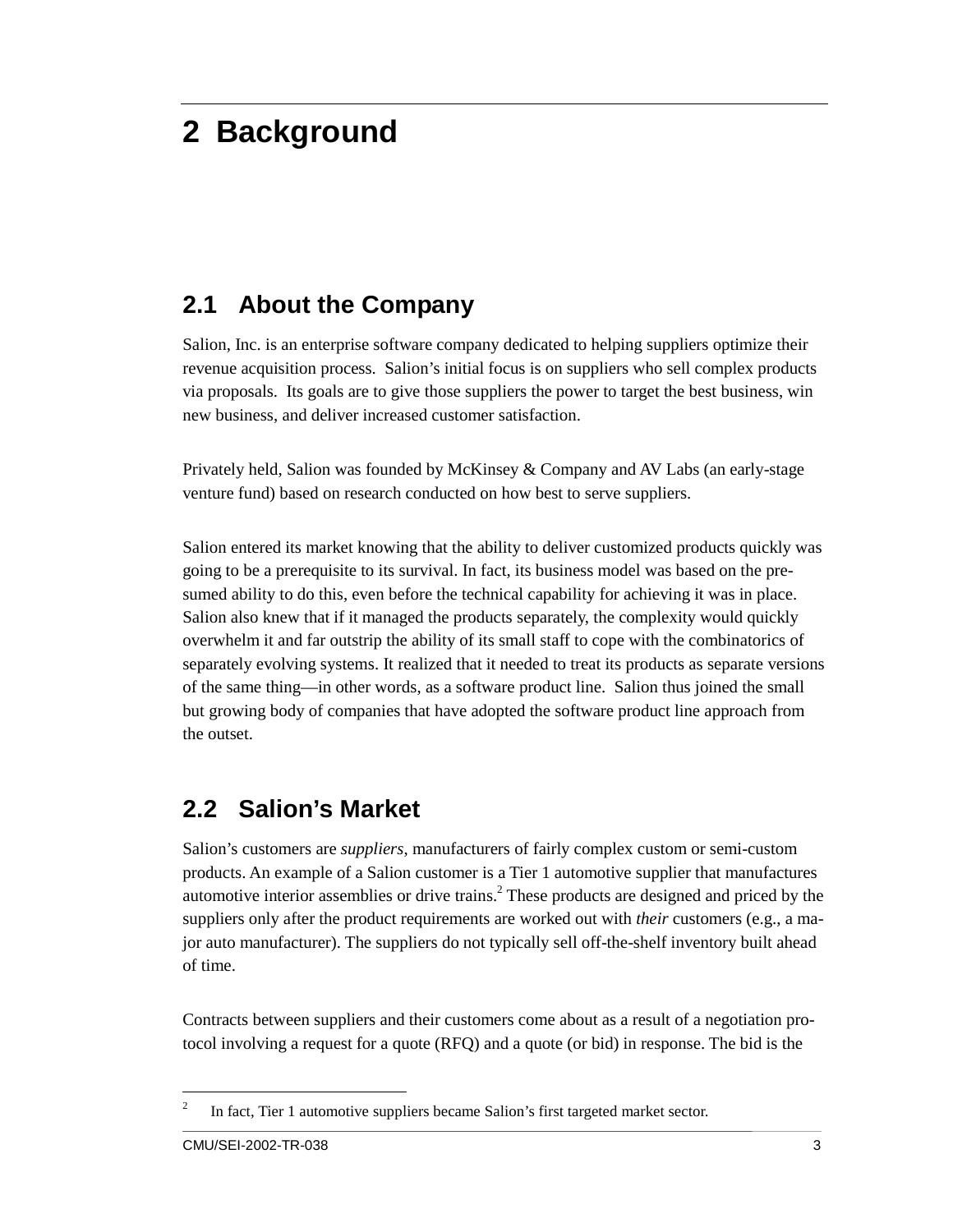result of a collaboration within the supplier's organization that works out details of requirements, design, and pricing. The bid is the result of three factors:

- 1. the supplier's desire to go after the business represented in the RFQ
- 2. a design that satisfies the specifications
- 3. pricing that is high enough to allow the supplier to make money on the deal, should it receive the contract, and low enough to make its bid attractive

Figure 1 illustrates the two ways Salion delivers its software to its customers: hosted and installed. The hosted model removes the burden of maintenance from information technology (IT) departments while providing a secure and scalable environment. The installed model allows IT departments to incorporate Salion's software into their own IT infrastructure.



#### Figure 1: Salion, Its Customers, and Its Customers' Customers

Salion markets a suite of software tools for Revenue Acquisition Management (RAM) those activities associated with identifying valuable customer prospects, conducting sales efforts, and creating and delivering winning proposals. Suppliers succeed by winning proposals. However, the process of submitting proposals has traditionally been labor intensive and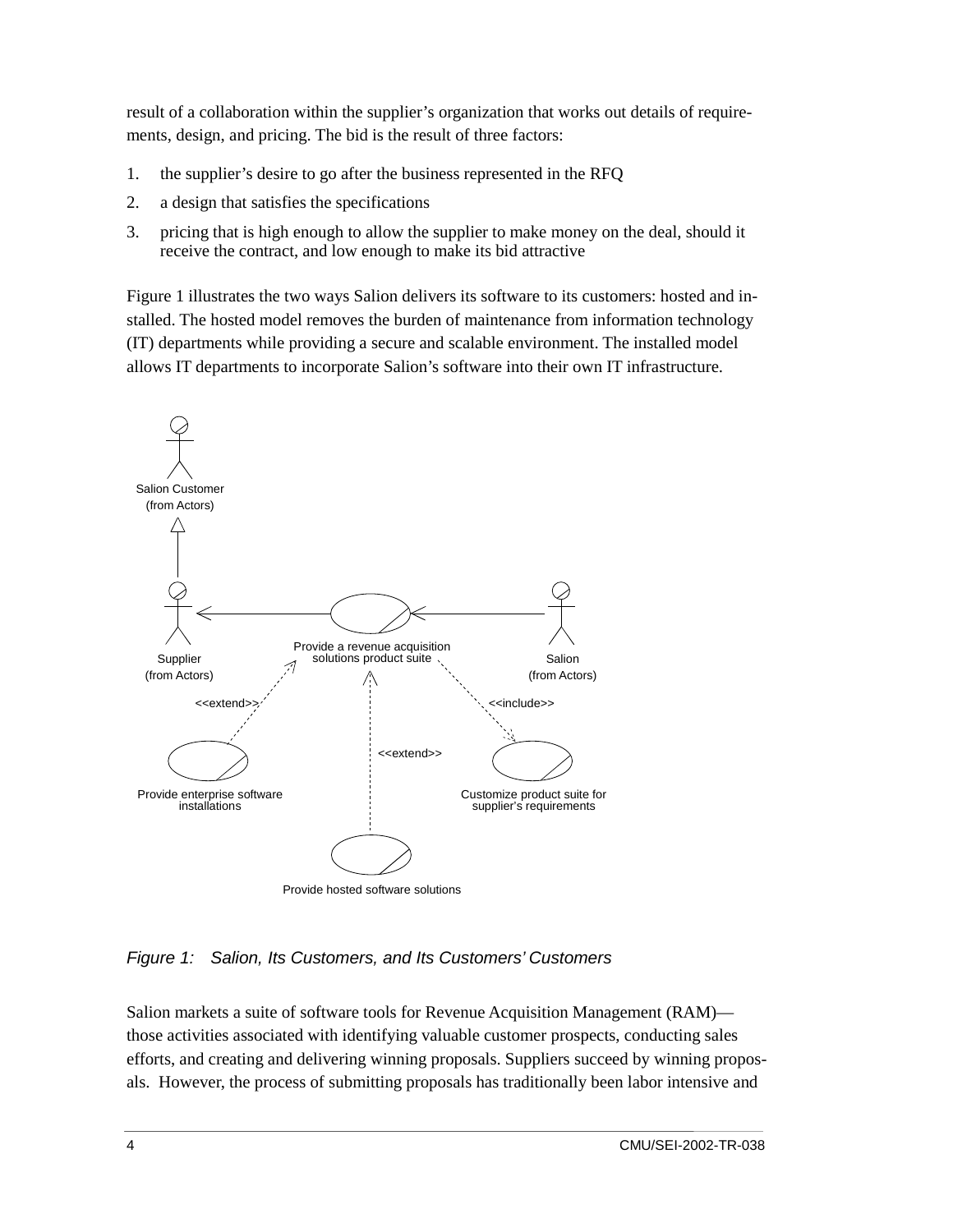problematic. Producing a proposal takes time and considerable coordination. A late proposal will bar effective consideration, if not disqualify the company outright.

Typical problems in the traditional RAM processes include the inability to analyze bid requests to select the most promising opportunities, difficulty in keeping track of specification changes, no access to related organizational history, poor proposal tracking, inconsistent costing and pricing, and inefficiencies caused by manual document handling.

Salion's marketing literature includes some telling quotes that characterize the need and identify the resulting business opportunity:

*"It should take us one day or less to turn a quote around. For some reason, it takes five weeks. This process is out of control."—*Director of Engineering, Tier 1 automotive supplier

*"We recently rushed a late quote out the door that we thought we had priced with a 'nice margin'. In reality, the quote was for a part that we had been selling at twice the price we quoted. Luckily, our customer only asked for one year of retroactive rebates."—*Director of Sales, Tier 1 automotive supplier

*"We just spent \$100,000 on an opportunity that we had no chance of winning. We bid on the same business two years ago and our price was 50% too high. We have no way to capture or analyze our historical sales and bidding performance, so we make the same mistakes over and over."—*Tier 2 automotive supplier

*"We spent \$600,000 in overnight shipping costs last year."—*Tier 1 automotive supplier

#### **2.3 Salion's Product Line**

Salion's solution is a set of three software applications known collectively as the RAM Platform:

- Salion Revenue Process Manager<sup>TM</sup>—This tool helps suppliers manage opportunities. It contains a workflow engine and Web-based communication tools to help a supplier organization manage the collaboration of design and pricing. It keeps track of a proposal's status and assists in the assembly of the final document.
- Salion Knowledge Manager<sup>TM</sup>—This tool helps triage and analyze requests for proposals (RFPs), with decision support capabilities and analysis of bid performance, win/loss rates, and pricing. The idea here is to help a supplier analyze all available information to,

<sup>&</sup>lt;sup>TM</sup> Salion Revenue Process Manager is a trademark of Salion, Inc.<br><sup>TM</sup> Salion Knowledge Manager and Salion Business Link are trademarks of Salion, Inc.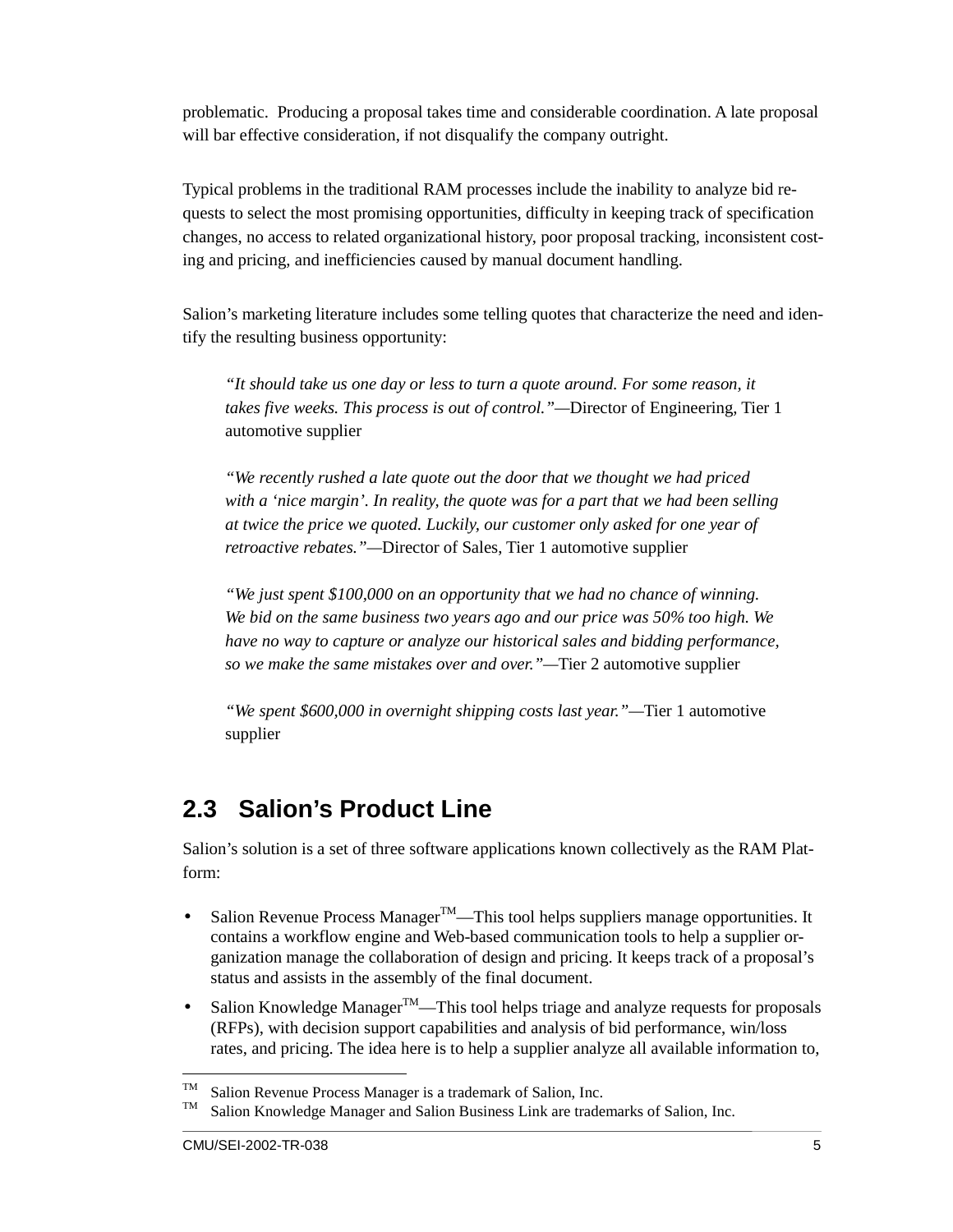among other things, choose the best candidates from among all the available opportunities. The Knowledge Manager uses historical information to prioritize opportunities and help the organization improve its response rates.

Salion Business Link<sup>TM</sup>—This tool extends collaboration between the supplier and the customer, and between the supplier and subsuppliers.

Each application is itself a suite of products. For example, Revenue Process Manager includes an opportunity manager, a proposal manager, and a change-order manager. Knowledge Manager includes a performance analysis manager, a triage analysis manager, and a resource analysis manager.

Salion is targeting large custom and semi-custom manufacturing organizations that rely on bids or proposals to win business that typically must deal with large numbers of engineering change orders in the course of doing business. The company's initial focus is on the automotive market, but other industries will also be targeted in the future. Estimates put the size of the automotive market at 19,000 suppliers representing an initial market opportunity of several billion dollars.

Because of the high stakes involved in proposal management, hosted and application service provider (ASP) customers demand the utmost confidentiality. As a result, security is one of the most important software quality attributes, in addition to performance and availability.

## **2.4 Variabilities**

Salion products must work under a variety of contexts, compelling them to be variable with respect to the following:

- A single installation of the tool suite can have virtually any combination of the products described in Section 2.3.
- The software can run on the customer's hardware at the customer's site (i.e., installed), on Salion's hardware at Salion's site (i.e., hosted), or in combination with other customers' systems. This last model, called the ASP model, is discussed in Section 3.4.
- All customers will have a unique workflow, a unique set of input screens and other userinterface concerns, and a unique set of reports they want to generate.
- Each customer will have unique "bulk load" requirements, involving the transformation of existing data and databases into forms compatible with Salion's products.
- An automotive industry trade group (Open Applications Group [OAG]) has defined a business-to-business transaction framework encompassing some 120 standard objects to be used to transfer information from organization to organization. Because not every customer will need to use all 120 objects, this framework represents another up-front point of variation.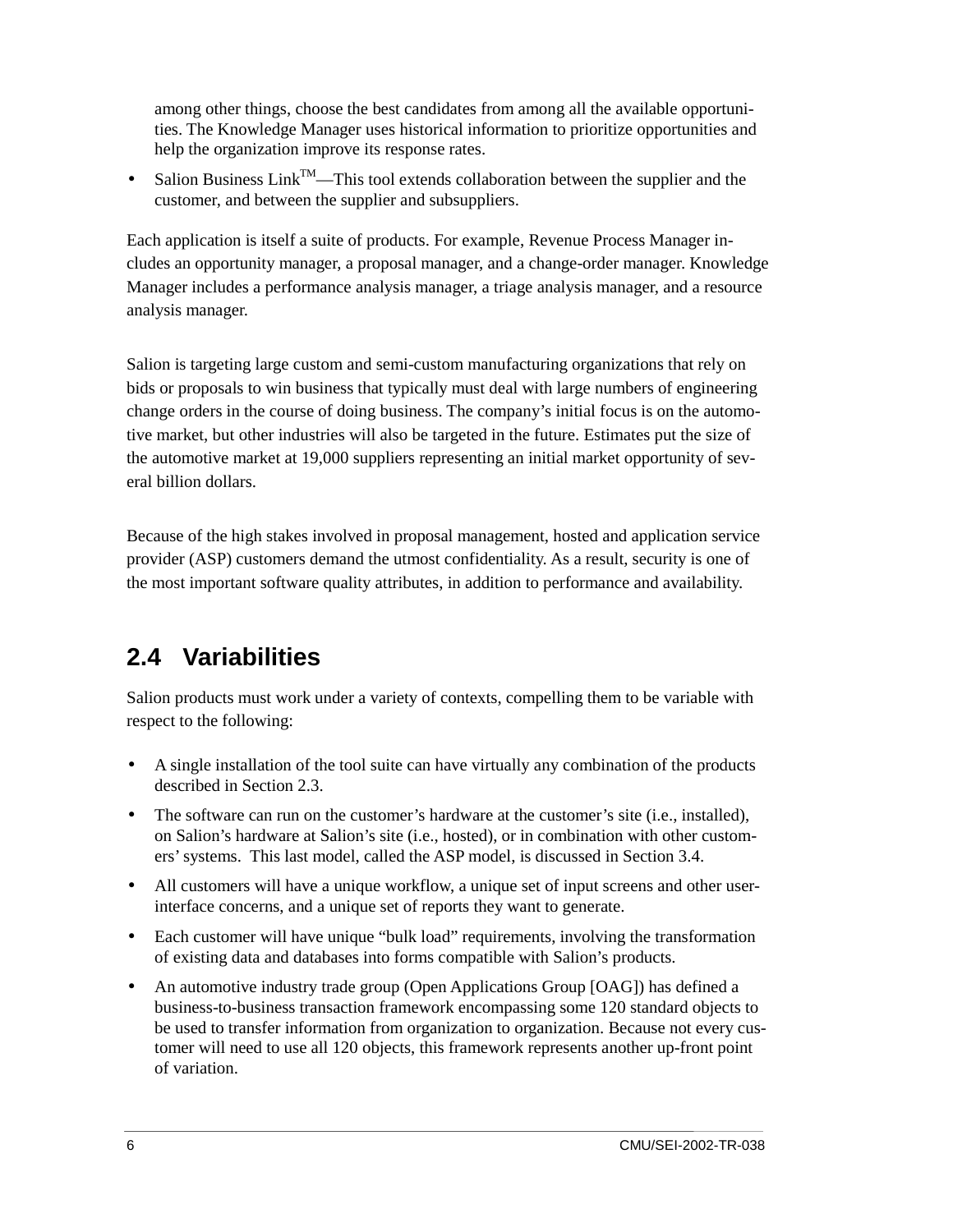In addition to these predicted variations reflected in its architecture and business plan, Salion must also react to variations that it cannot foresee. For example, one customer may want the system to include a mobile phone interface.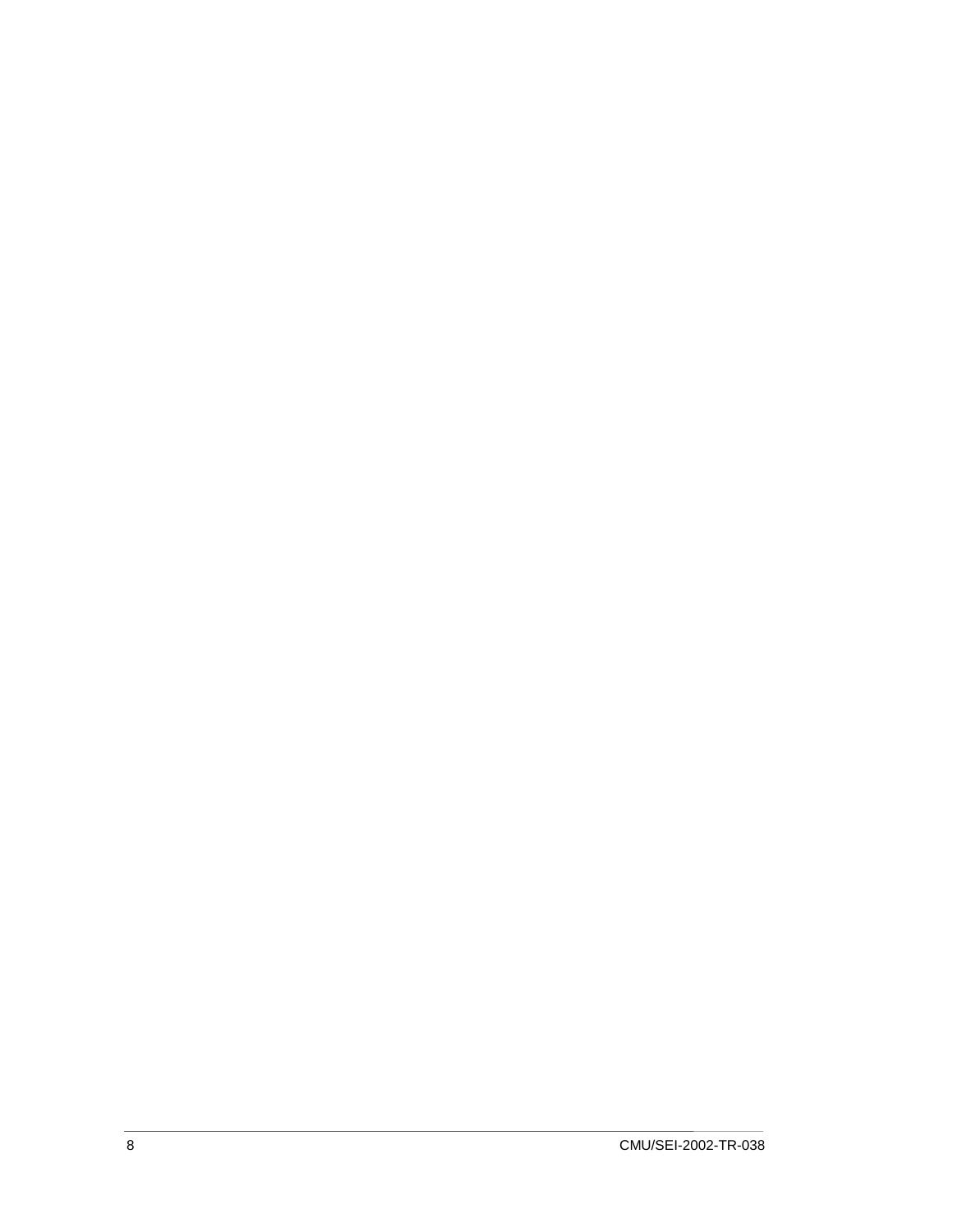# **3 How Salion Builds Its Software Product Line**

A product line approach to software involves three essential activities: (1) development of core assets, (2) development of products, and (3) management of the product line operation at both technical and enterprise levels [Clements & Northrop 02]. The order in which core asset development and product development occurs is not fixed.<sup>3</sup>

Many organizations begin a software product line by developing the core assets. These organizations take a *proactive* approach [Krueger 01]. They define their product line scope to define the set (more often, a *space*) of systems that will constitute their product line. This scope definition provides a kind of mission statement for designing the product line architecture, components, and other assets with the right built-in variation points to cover the scope. Producing any product within that scope becomes a matter of exercising the variation points of the components and architecture—that is, configuring—and then assembling and testing the system. Other organizations begin with one or a few existing products and use them to generate the product line core assets and future products. Such organizations take a *reactive* approach.

The proactive approach has obvious advantages—products come to market extremely quickly with a minimum of code writing. But that approach also has disadvantages. It requires a significant up-front investment to produce the architecture and components that are generic (and reliable) across the entire product space. And it also requires copious up-front predictive knowledge—something that is not always available. In organizations that have long been developing products in a particular application domain, this is not a tremendous disadvantage. For a "green field" effort like Salion's, where there is neither experience nor existing products, this is an enormous risk.

The reactive approach has the advantage of a much lower cost of entry to software product lines, because the asset base is not built up front. However, the quality of the architecture and components of the product(s) used as the basis for the asset base must be robust, extensible, and appropriate to future product line needs. This is not a trivial prerequisite.

<sup>3</sup> Regardless of the order, there is perpetual iteration between these two activities throughout the life of the product line.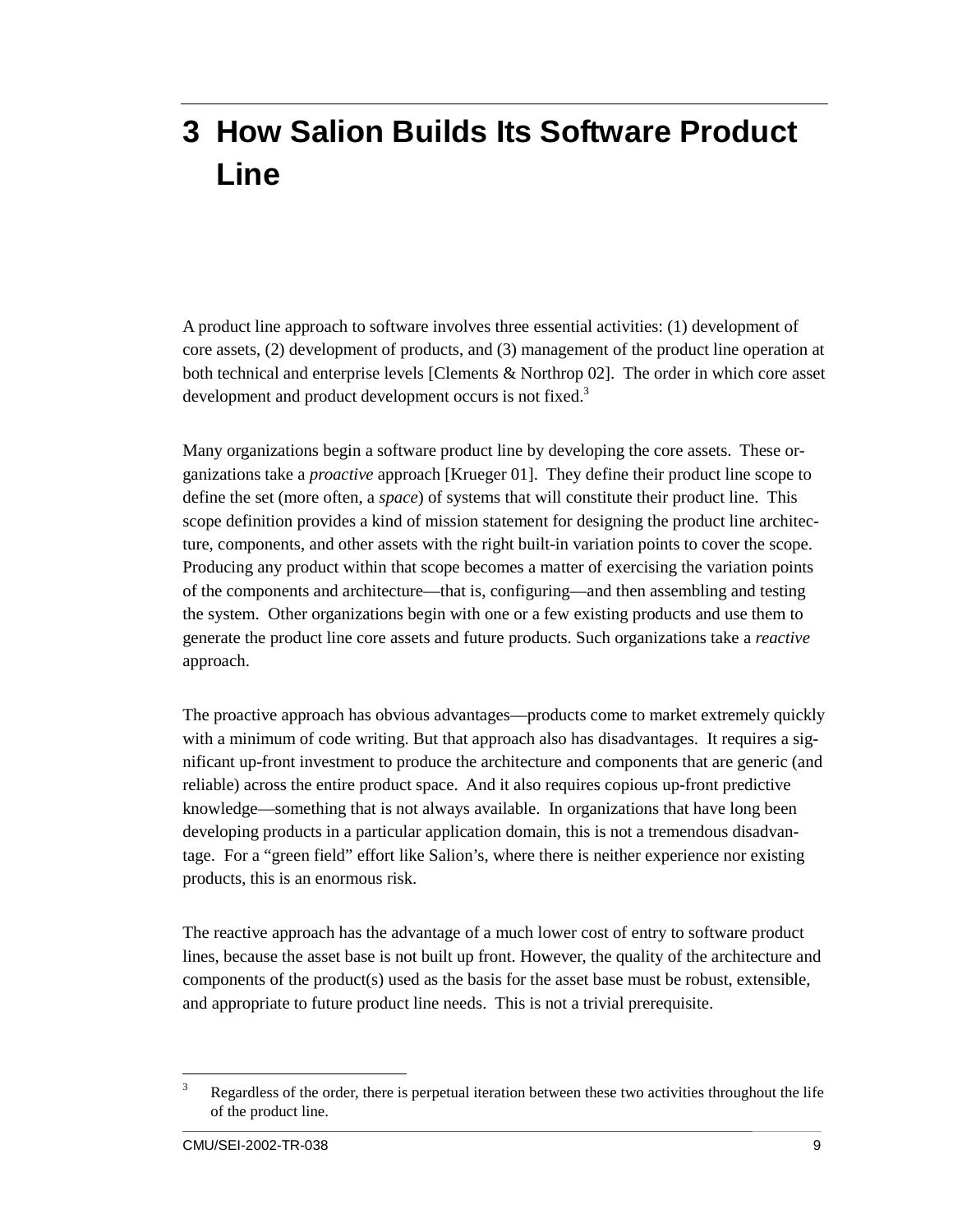Krueger describes a form of the reactive model that works by building the first system (or a number of small systems) and, when a new product is defined for a new customer, "reacting" to it by refactoring its design to define what is now common across all members of the emerging product line and what varies [Krueger 01]. Variability among systems is handled, if practical, by making the system configurable with respect to that variability. Otherwise, the special need is treated as a *customization* that the organization may or may not be willing to implement for that customer, depending on business criteria. According to Krueger's model, the difference between a configuration and a customization is that the customization requires new code.

Salion adopted Krueger's reactive model. It first produced a "standard" product as its entry into the market. That product formed the basis for Salion's software product line and the basis for each new customer-specific product it fielded. The standard product was more than an engineering model from which "real" systems were produced; it gave Salion a very enviable entrée capability into customer organizations (see Section 2.7).

The rest of this section describes in greater detail Salion's software product line approach in terms of the product line practice areas [Clements & Northrop 02] that are especially germane to it. Each practice area is categorized as software engineering, technical management, or organizational management. Rather than organizing the practice areas by category, we organize them as follows to better show the evolution of Salion's product line:

- Scoping
- Understanding Relevant Domains
- Process Definition
- Architecture Definition
- COTS Utilization
- Tool Support
- Marketing
- Customer Interface Management
- Operations
- Data Collection, Metrics, and Tracking
- Structuring the Organization

We begin by describing one of the most key aspects of the Salion story: how Salion's reactive model gave it a way to handle unforeseen variations through partially *reactive* product line scoping.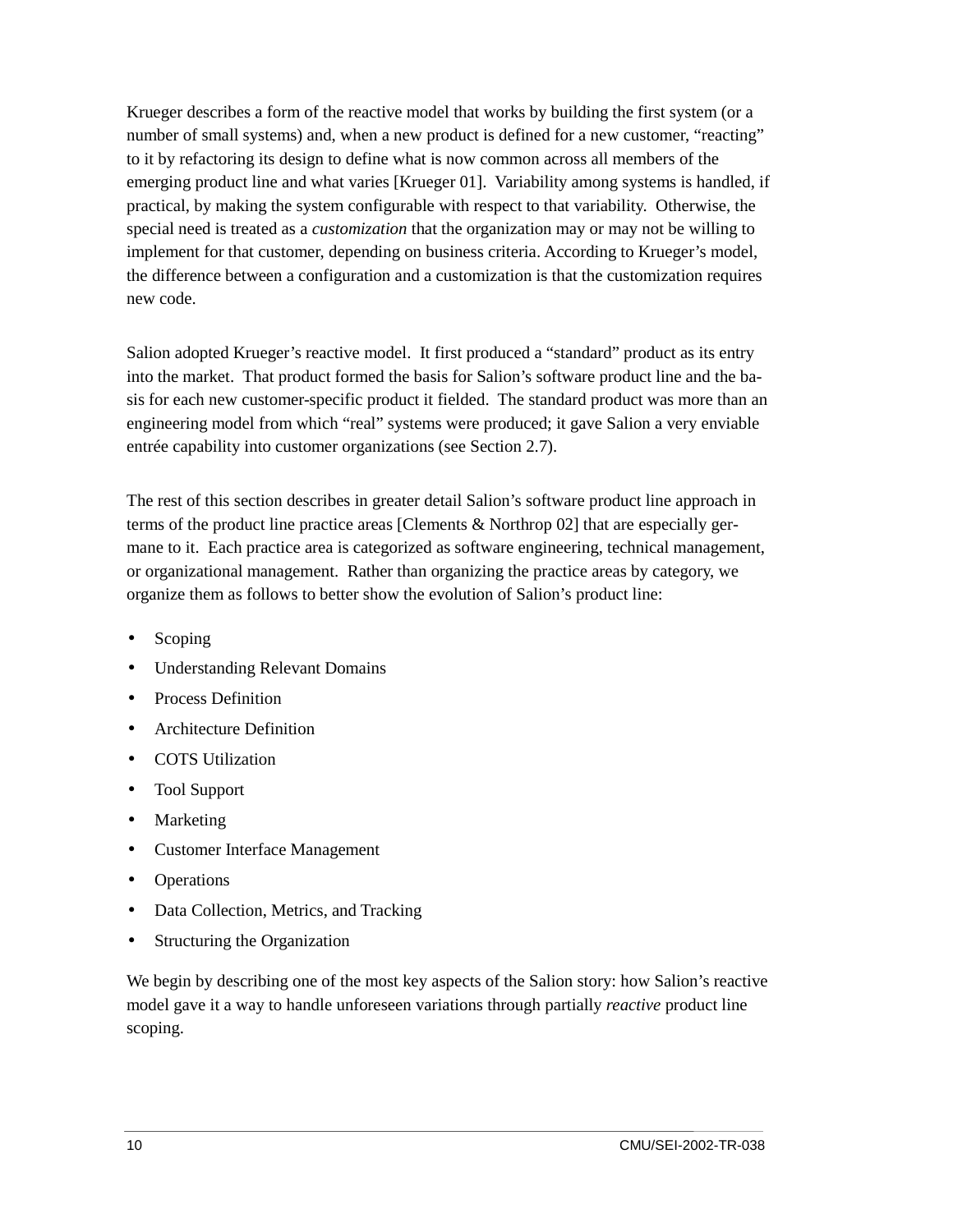## **3.1 Scoping**

A product line's scope is a statement about which systems are in and out of the line's declared area of business. For organizations that take a proactive approach, their initial scope consists of the description of a set (more often, a *space*) of systems that will constitute their product line.

Salion was unwilling to *a priori* rule any system out of its product line's scope; a small company finding its legs cannot afford to turn down business. Moreover, in any "green field" approach, a firm scope definition would be very risky. Salion instead began with an informal scope definition based on the variabilities outlined in Section 2.4—a list that itself has grown over time. As customer products were added to Salion's repertoire, a *de facto* scope definition has emerged. As more products have been delivered, Salion's confidence in its original product space has grown. Now the scope revolves around the following variations that will cause the company to engage in customization work:

- forms and screens
- reports and exporting data
- bulk load requirements

These variations represent the three ways in which Salion expects to customize products. On the other hand, workflows, for instance, also remain a point of variation, but do not require customization. Rather, Salion's software is *configurable* with respect to workflow. Salion does not regard workflow as a dimension of its product line scope, because practically no work is required to achieve that variation.

And now, Salion's reactive scope definition has come to play the same primary role as a proactive scope would—it defines the company's business area. For example, it provides the marketing department with cues about how to engage the customer (see Section 3.7). The marketers now ask customers what their requirements are in the three areas listed above, whereas before, the marketers were much more likely to engage in an open-ended discussion about requirements. The scope also gives strong hints about what's "out." For example, when an early customer wanted to have a new kind of domain object modeled, Salion was quick to accommodate the request. Now, however, Salion is more likely to push back and try to frame such a requirement in terms of the standard (OAG) business object model that it has adopted.

## **3.2 Understanding Relevant Domains**

In Salion's case, there was no long history of application domain expertise from which to precisely define anticipated products. In many ways, its products chart new territories. However, despite the newness, it did not proceed without domain investigation. Its founding or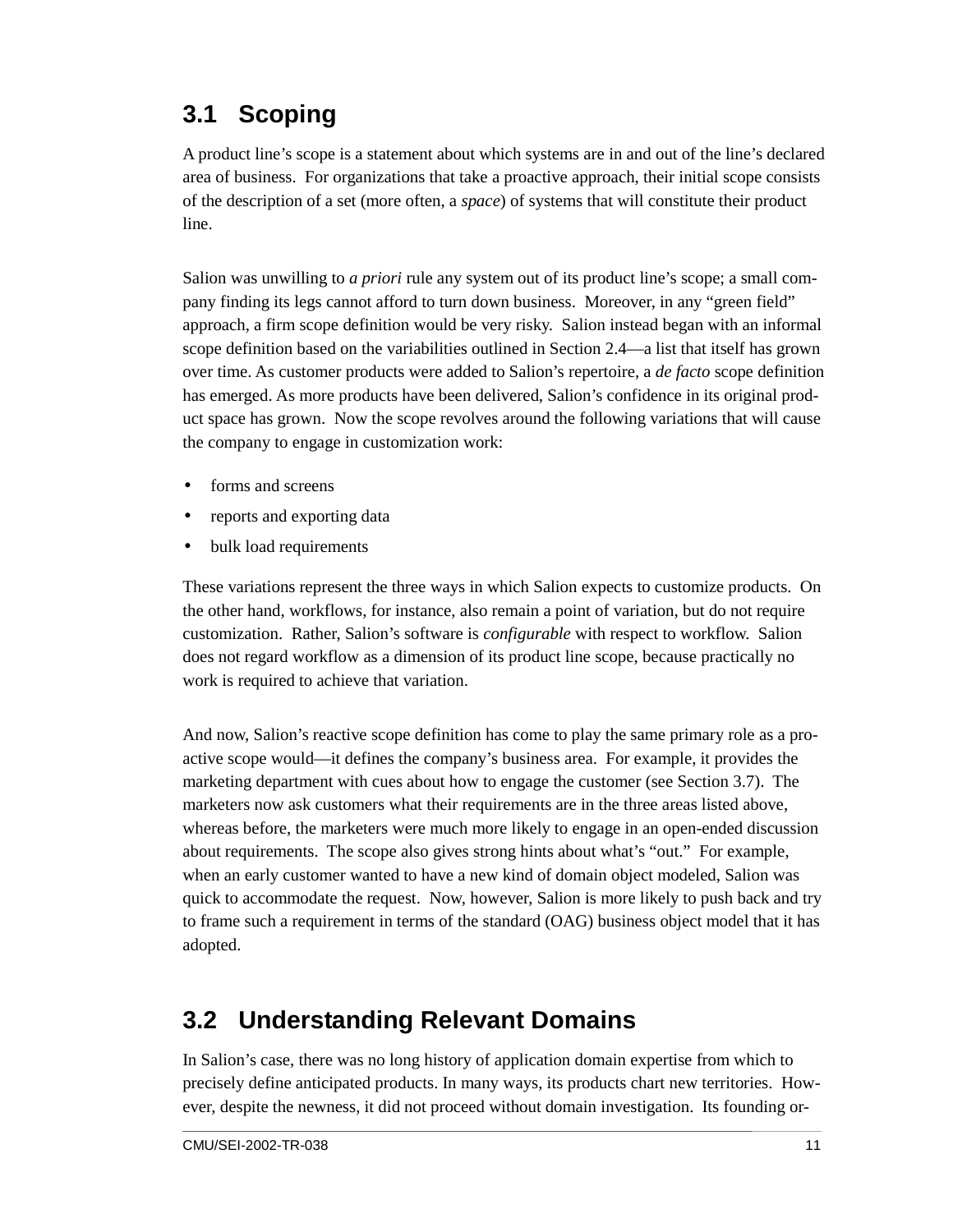ganization, McKinsey & Company, turned over to Salion its extensive research into the manual management processes of custom and semi-custom manufacturing organizations that rely on bids and proposals to win business. This research provided not only the necessary market analysis for Salion's business proposition but also a domain knowledge base in acquisition management. Salion also drew on its own experience in related domains such as workflow and process enactment. In addition, several key people at McKinsey & Company had prior experience in ASP companies—a model that would come in handy at Salion.

Given this foundation, there is considerable evidence of the high degree of domain understanding that Salion accrued and modeled. In particular, it

- developed a rich set of business use cases, which has become Salion's *de facto* domain model and has remained relatively stable
- defined core schema that has remained exceedingly stable
- developed a Customer Business Object Model—a spreadsheet of objects and attributes that includes such information as where the objects are located in the database, what they are called in the user interface, and in which screens they are used. This model enables the architect and database administrator to build what is necessary. It has become so mature that it is now an artifact they send out into the field to be "filled in."
- embraced the OAG model, which has proven to be a very sound choice for its application market

The "Understanding Relevant Domains" practice area is likely to be a source of risk for new organizations, especially if they are venturing into new application areas. Salion seems to have successfully mitigated that risk.

## **3.3 Process Definition**

A strong software process played a role from the beginning. Salion knew that the complexity of an unknown number of customers requiring an unknown number of variations would threaten to spin out of control of the company's small staff. So it put some strong process safeguards in place.

First, Salion decided to adopt the Rational Unified Process<sup>®</sup> (RUP<sup>®</sup>) to guide its development activities [Kruchten 00]. It overlaid that with the VRAPS (vision, rhythm, anticipation, partnering, and simplification) approach [Dikel et al. 01]. VRAPS represents an approach to software development that transcends tactical issues (such as what objects to create) and instead emphasizes strategic concerns such as keeping everyone in the organization aligned, dealing with change events, making sure that the right people are involved, keeping the ar-

 $\overline{a}$ ® Rational Unified Process and RUP are registered trademarks of Rational Software Corporation.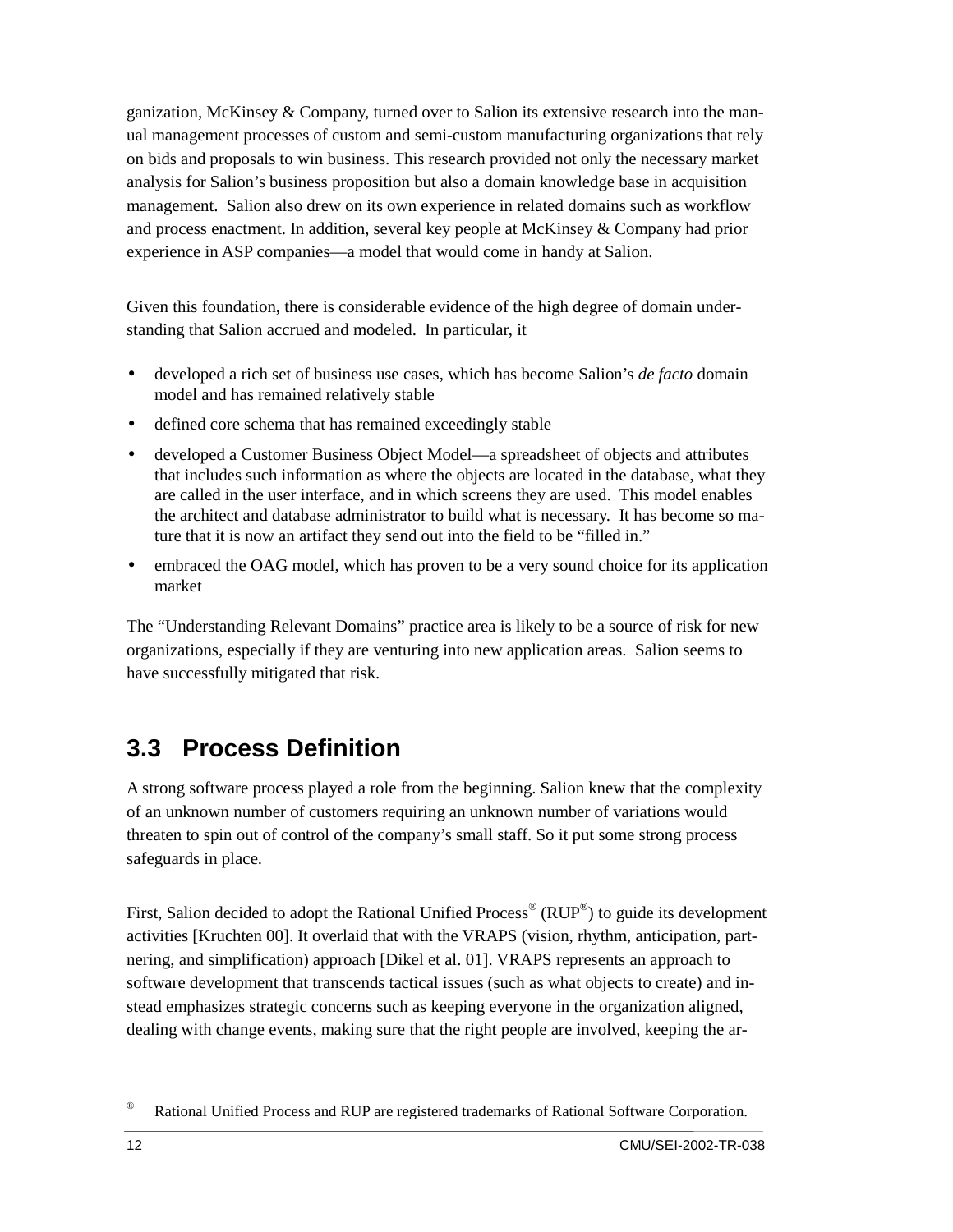chitecture simple, and establishing a regular pulse-like release schedule in concert with market conditions.

Into that mix Salion added some aspects of Extreme Programming [Beck 00]—namely, it carries out twice-daily builds, performs constant unit testing, and uses contracts as the interface among units. Also, every month it refactors its system's design to identify new commonality.

Keeping everyone aligned with the company's vision is a central theme of Salion's story. Salion applies RUP to write use cases not just for the company's software, but also for its business.

Figure 2 illustrates the Salion software solutions that realize the business use cases defined in the business use case model. Each product is represented as a package of functionality that provides extensions or modules that can be turned on or off, depending on the subscription level of each customer. This way of thinking permeates the business.

The business use case model sets the strategic direction of the company. Salion uses it to gauge the attractiveness of prospective clients. It keeps everyone on the same page in terms of knowing in which businesses the company is—and is not—engaged.

This capacity for keeping a group of people working synchronously toward a common goal is the essence of strong process definition and discipline.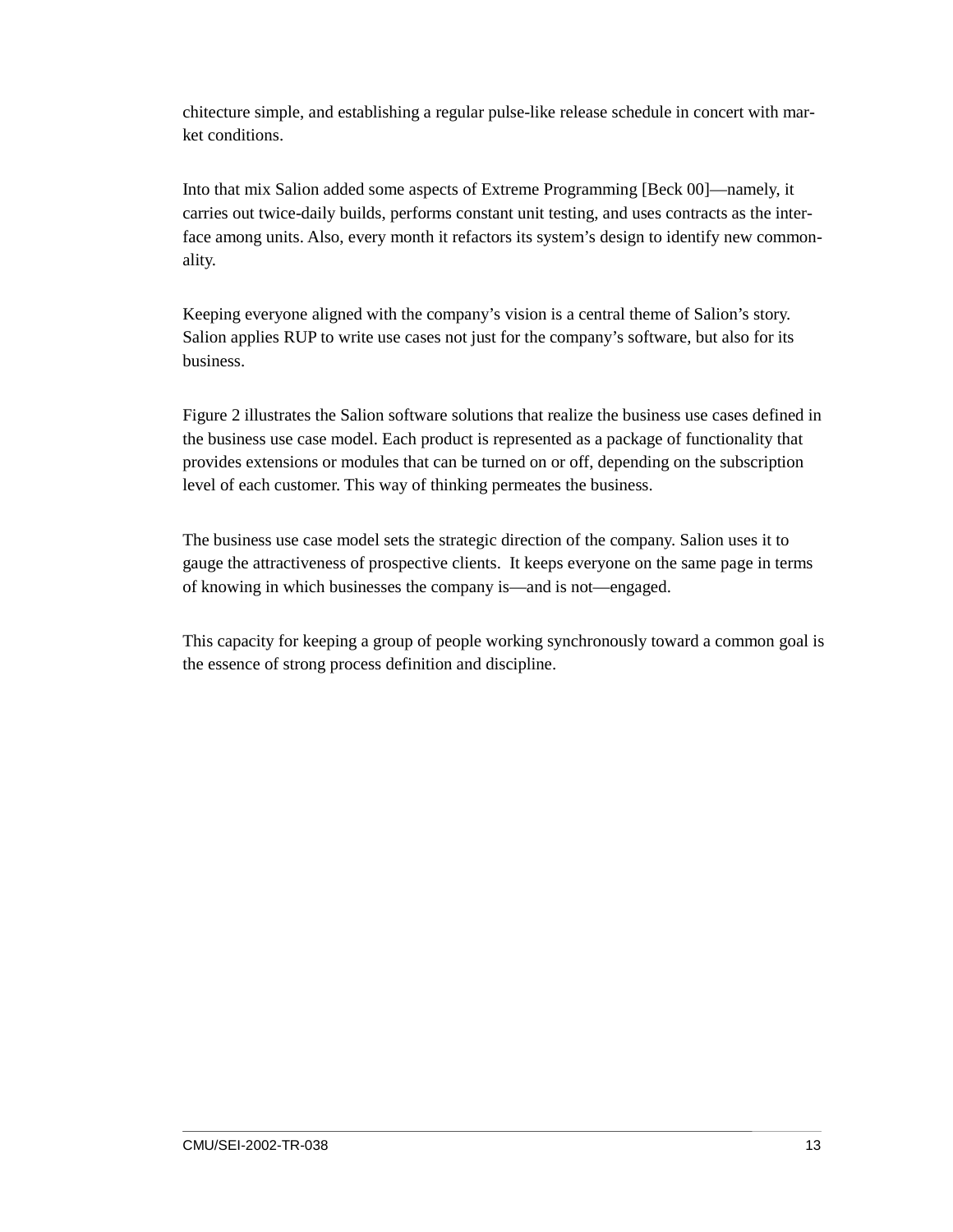

Figure 2: Salion's Business Use Case Model

#### **3.4 Architecture Definition**

Every successful software product line depends on the right architecture. For Salion, this means an architecture that blends general concerns about runtime efficiency and protection of confidential data with production concerns about taking advantage of product line commonalities.

Salion's system architecture, shown in Figure 3, provides three tiers: (1) a front-end tier on top, (2) a core platform in the middle, and (3) a persistence layer (database) on the bottom.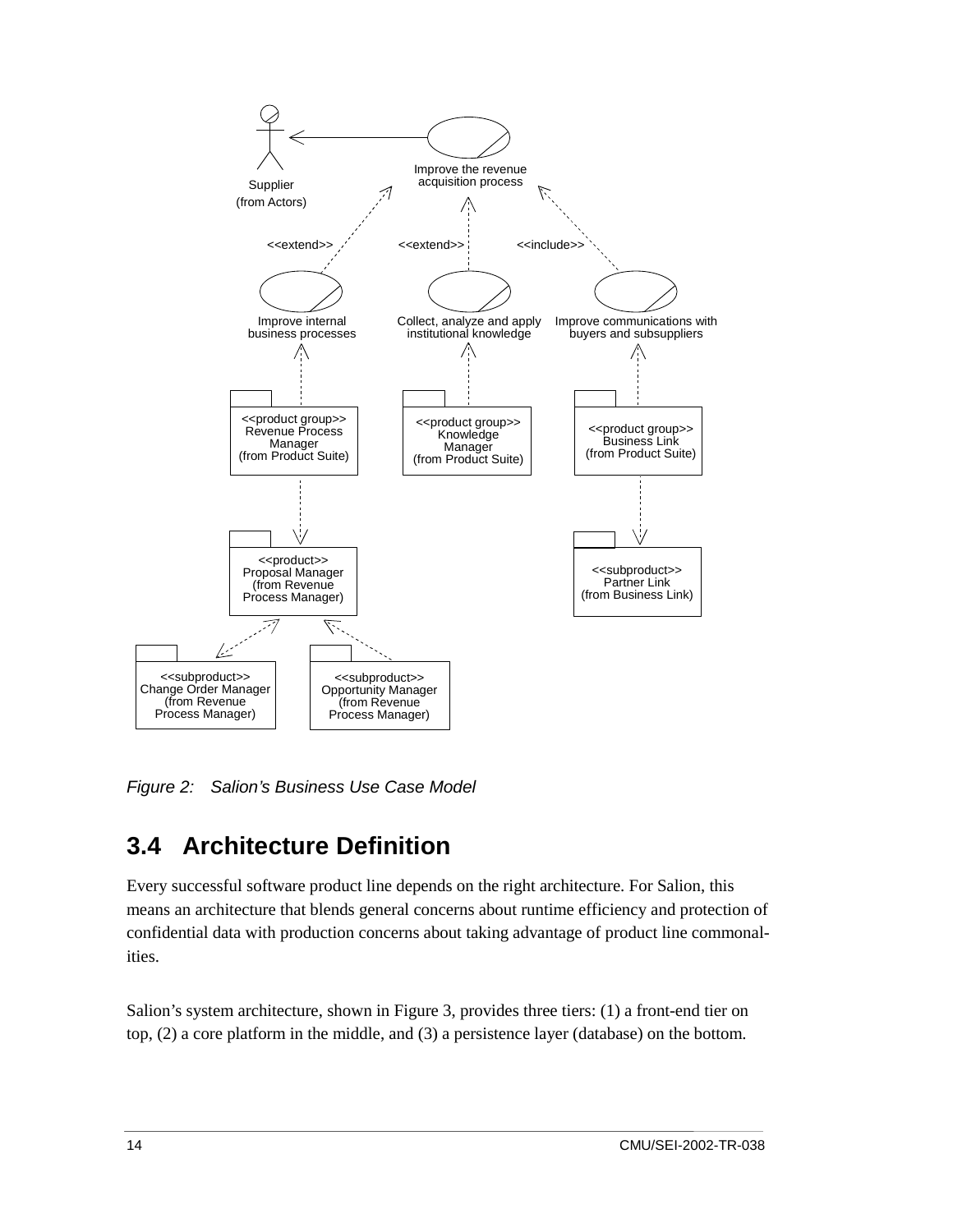The front-end tier consists of a pair of JavaServer pages<sup>TM</sup> (JSP<sup>TM</sup>) servers, to provide redundancy for increased reliability. Hosted systems (e.g., Salion hardware running at Salion's site) share the core platform and persistence layer, but each customer gets a dedicated pair of front-end servers with a unique uniform resource locator (URL) for access. This is done to provide high availability and prevent data confidentiality breaches across customer systems.



Figure 3: Salion's Product Line System Architecture

Customized software runs only on the front-end servers; the other platforms run common software. The front-end servers are currently simple and inexpensive Solaris boxes. The other hardware consists of about 10 "really beefy" (in the words of the architect) application servers that are responsible for carrying out the systems' business logic and core (common) applications, as well as hosting Web servers, the network infrastructure, and the security authentication subsystem.

This system architecture, and the way that the software is allocated to it, makes upgrades and customizations straightforward. If customers want a small upgrade to their customized software, Salion can provide it easily. If customers want an upgrade that will tax the capabilities of the front end, Salion can scale up that area without affecting any other part of the architecture or any other customer. A major upgrade that has widespread functionality or performance requirements can be done in concert with an upgrade to the application servers.

TM Java and all Java-based marks are trademarks or registered trademarks of Sun Microsystems, Inc. in the United States and other countries.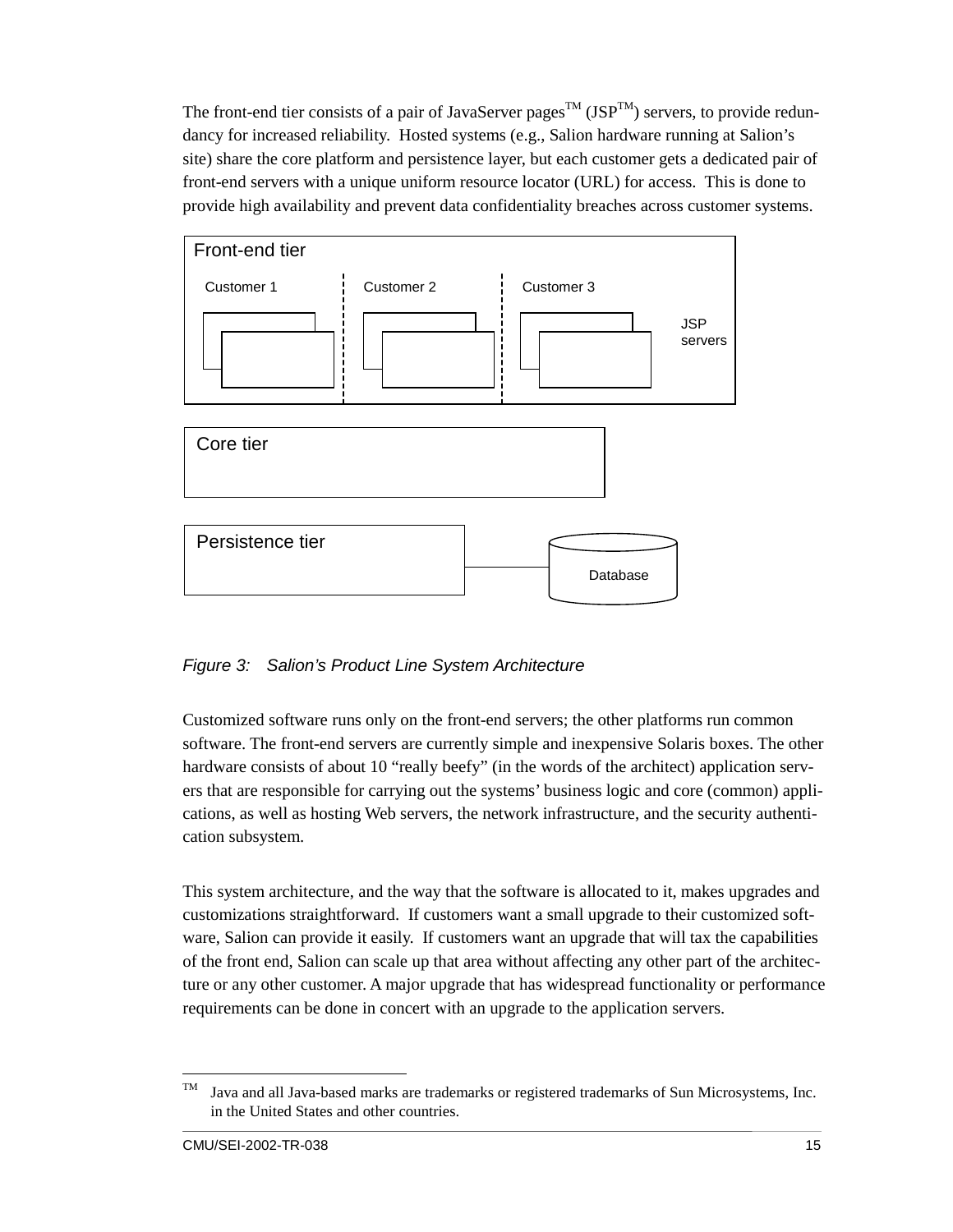The software architecture is decomposed to be compatible with the deployment scheme just described. Also, the availability and use of commercial off-the-shelf (COTS) components dictate additional decomposition criteria (see Section 3.5). Variation points are implemented using the Façade design pattern [Gamma et al. 95].

The architecture for the product line is a firm by-product of the VRAPS approach's simplification principle. The chief architect has adopted a set of strong, sensible principles to ensure that the architecture is no more complex than is necessary.

As mentioned previously, security and availability lead the list of required attributes. Seamless 24/7 operation is a requirement, as is the unconditional preservation of customers' data confidentiality. These mandates precipitated the following foundational architectural decisions:

- 1. The architecture is stateless. The system can always recover no matter what it is doing when an upset occurs.
- 2. There is no single point of failure in the architecture. Salion uses a redundant network and a replicated Oracle database running in hot standby mode. The system is by and large composed of a set of identical homogeneous servers, and each server is either in service or out of service.
- 3. Salion uses COTS components when possible, but does not hesitate to build its own components when necessary or to mitigate risk (see Section 3.5). The Java 2 Platform, Enterprise Edition (J2EETM) and the Common Object Request Broker Architecture  $(CORBA^{\circledast})$  provide the underlying platform, but Salion's architect imposes guidelines for using Enterprise JavaBeans<sup>TM</sup> (EJB<sup>TM</sup>) to enhance reliability. One job of the company's database administrator is to control the queries sent to the database—writing tight queries and monitoring the Structured Query Language (SQL) that developers write.

Optimizations such as the use of careful SQL provide the key to performance and are chosen carefully. The architect takes responsibility for targeting the optimizations that will bring about real improvement and avoiding those that do not address a demonstrated need. For example, early on, the architect gathered data about where cycles were being spent in the architecture, namely, in Java Naming and Directory Interface<sup>TM</sup> (JNDI) lookups, object invocations, and static hypertext markup language (HTML) traffic. Armed with this data, the architect implemented four minor optimizations that quadrupled the system's throughput and provided a performance cushion that still holds. This is in contrast to an "optimize everything" approach that consumes developer resources and may not provide a return in runtime benefits.

 $^{\circ\circ}$  CORBA is a registered trademark of Object Management Group, Inc.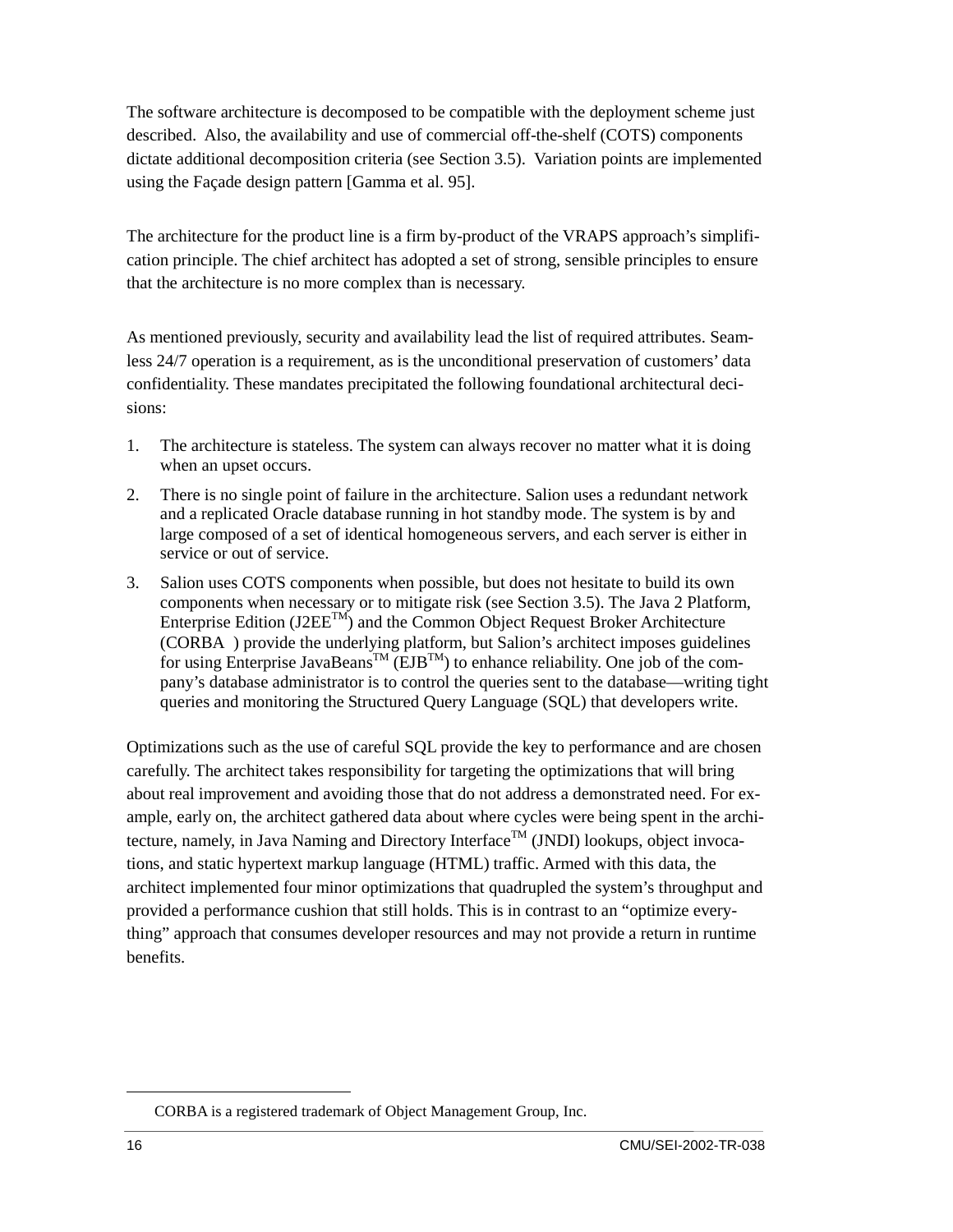The result is a software architecture that consists of four logical layers:

- 1. presentation layer that provides a unified interface for accessing all the product's applications. This layer is devoid of business logic and corresponds to the "view" part of the Model-View-Controller pattern [Krasner & Pope 88]. Clients access this layer through a Web browser from an intranet or the Internet via hypertext transfer protocol (HTTP) requests. The software in this layer is HTML and JavaBean driven. It channels user requests to the appropriate calls or servelet invocations in the lower layers.
- 2. business applications layer that comprises EJB components with session facades from the J2EE framework. Business logic resides in this layer.
- 3. core services layer that provides the reusable subsystems, such as those for document and workflow management. This layer contains software for connecting enterprise resource planning (ERP) and continuous risk management (CRM) systems, and for functionality for importing existing data on customers' systems. The OAG business object model also resides here.
- 4. persistence layer, where the Oracle database and Borland's Java database connectivity  $(JDBC^{TM})$  database drivers reside

In addition to those four layers, a unifying security framework exists alongside them. It protects the applications and data at each level by providing authentication and security services.

A typical product consists of about 40 independently built submodules totaling some 150 thousand lines of code (KLOC).

The goal of a product line architect is to provide a development and runtime environment in which developers don't have to worry about debugging cache, SQL queries, or transaction protocols—in short, to let the developers concentrate on the application's business logic. The architect has tried to instill an architectural culture within Salion, based on the following principles that ground the nimble, flexible architecture:

- Understand and capture the rationale behind every design decision. The goals are to know why you want to do something *before* you do it and to be able to look it up afterward. For example, why did we use a COTS component here, but not there?
- Solutions are not needed when heuristics will do. This philosophy has manifested itself in a reluctance to implement a complex generic solution to something when it is easier to write a small bit of custom code to handle each situation as it occurs.
- Instead of letting important information and experience slip away, Salion's culture encourages their capture in structured repositories that can be accessed later.
- Provide scalability and eliminate complexity. For example, there is no cache in the architecture because it is unnecessary. CVS is the configuration management tool of choice because it's free, everyone knows how to use it, and it's far simpler than the gold-plated industrial-strength configuration management (CM) tools that many organizations use.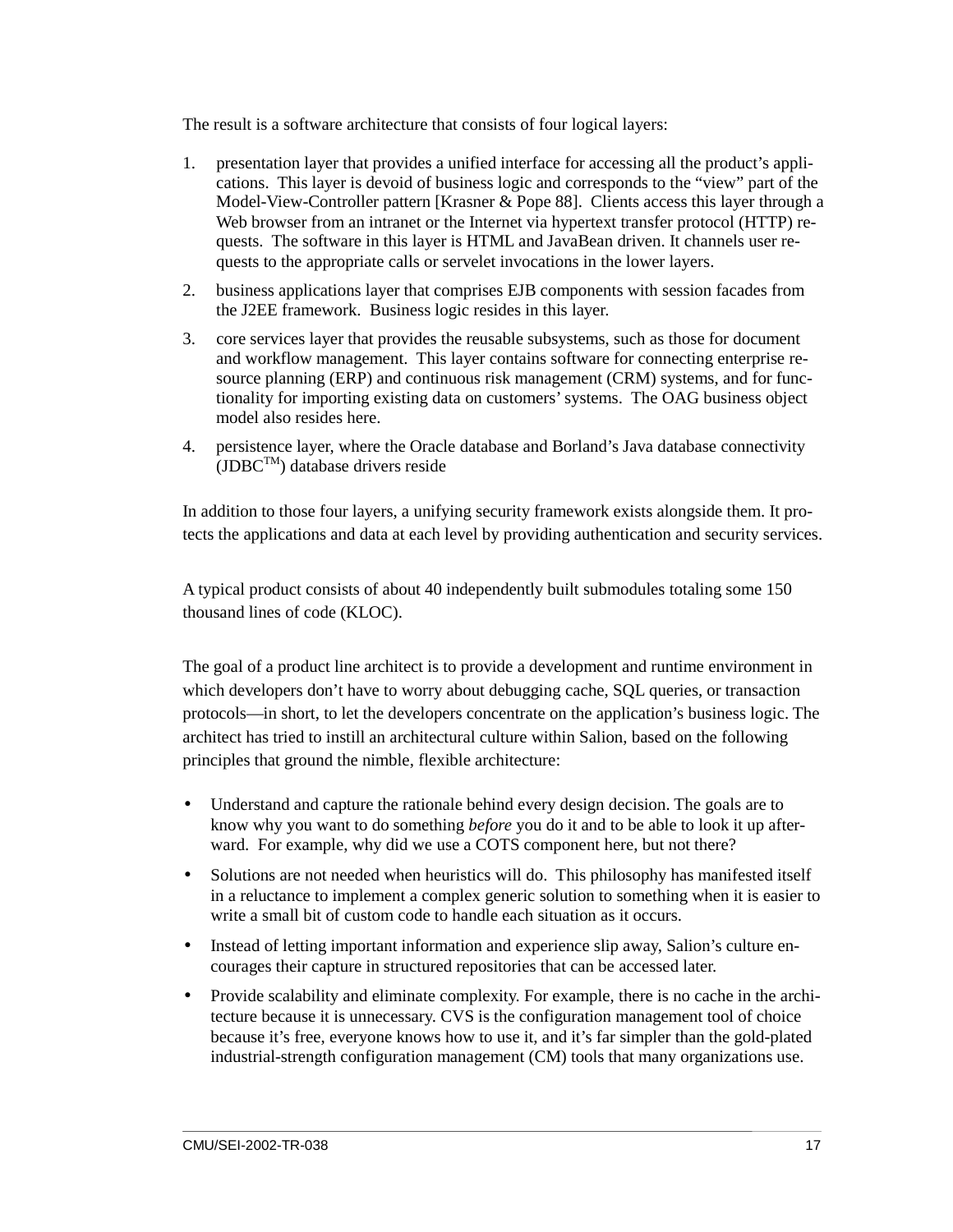This attempt to instill an architectural philosophy throughout the company is another example of how Salion wants to make sure that the entire staff shares a unified vision. If architectural stakeholders hold the same vision as the architect, they will come to understand which kinds of changes are feasible, which are likely to be met with resistance, and (most importantly) why the decisions to make them support the organization's business model.

### **3.5 COTS Utilization**

Salion's philosophy about using COTS components reflects its deliberate commitment to simplicity, but not at the expense of quality. Salion's chief architect and vice president of engineering are both former employees of a major Web search engine site/content provider. In four years, they watched the site/provider's usage go from 45,000 to 45,000,000 page views per day. With millions of people using the system, they learned very quickly to do what it takes to avoid being awakened in the middle of the night with a business-threatening problem.

Salion's major concern about COTS products centers on its ability to provide the necessary quality attributes (i.e., performance, security, and reliability) and the product's ability to scale. When the product's ability is in doubt and no practical workarounds are available, Salion will not hesitate to build the necessary components in-house.

Salion's rule of thumb is that if the function is unimportant, COTS will do. If there's an actual or *de facto* standard for some aspect of the system, COTS will do (as there is likely to be a choice of more than one vendor that meets the standard). Otherwise, that component is a strong candidate for in-house implementation.<sup>4</sup>

An example is the commercial workflow system that Salion adopted initially. After discovering that the system didn't have the necessary flexibility, scalability, or reliability, and that it didn't obey any applicable standard, Salion jettisoned it in favor of a homegrown version.

## **3.6 Tool Support**

Tool support is an area where Salion has shown a willingness to be innovative. In addition to the usual array of software development tools, Salion employs two emerging product-linespecific tools: Gears (<http://www.biglever.com>) and CloneDR (<http://www.semanticdesigns.com>).

<sup>4</sup> This defined decision process also qualifies as a practice in the "Make/Buy/Mine/Commission" practice area.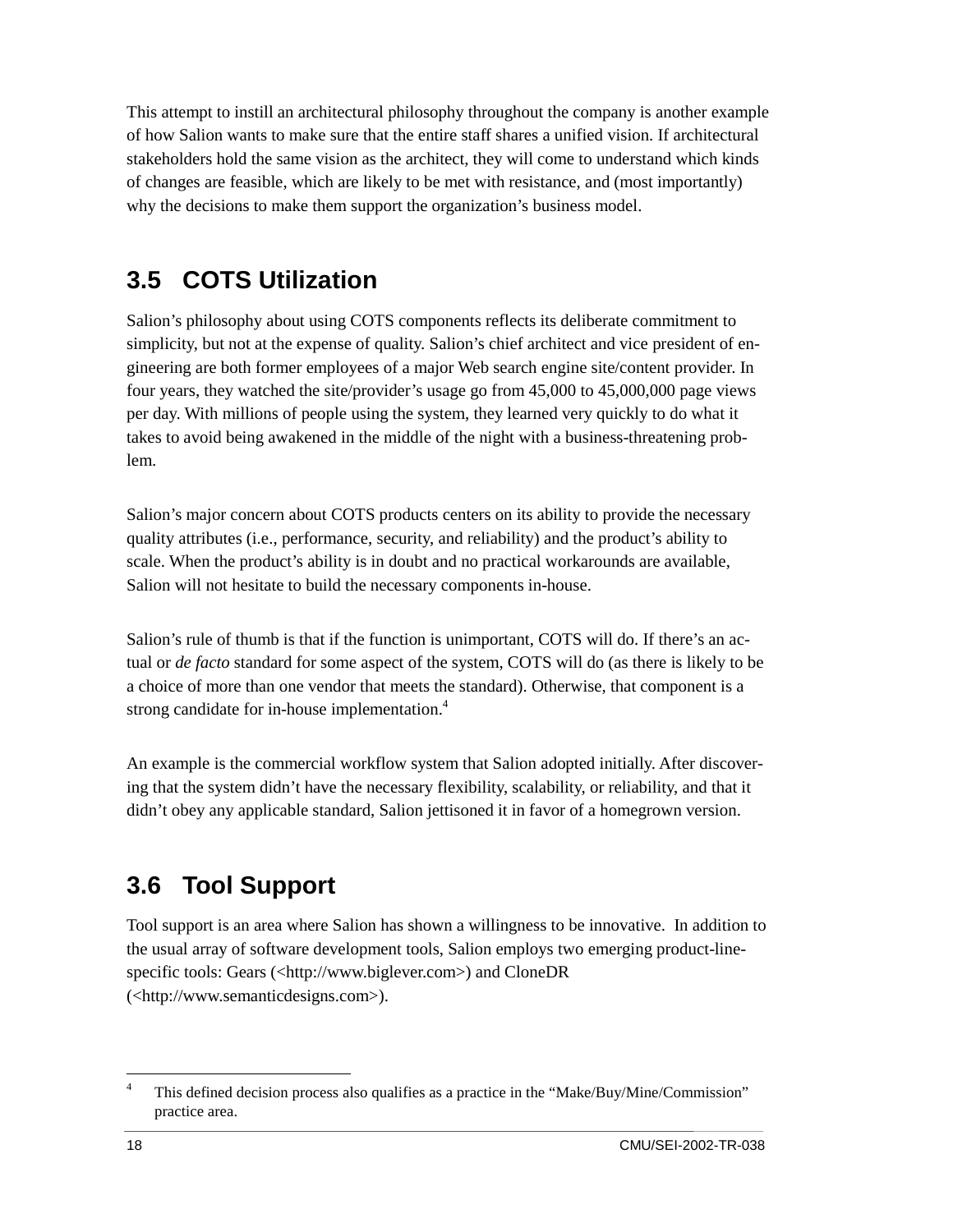Gears is designed to permit organizations to manage the commonality and variability present in its product line assets. Gears works by identifying artifacts (e.g., source code files) that are used in every member of the product line and artifacts that are used in some, but not all, members. Then it facilitates the build process for a particular product by retrieving the assets that belong to that member and making them available to the normal build tool.

The advantages of Gears are four-fold. First, it obviates the need for complicated layers of #ifdef statements in the code that quickly become impossible to read and understand in all but the simplest cases. Second, it allows a vastly simplified build process that can now be identical for every member of the product line. Third, because it is file based, it can work for non-code artifacts such as design documentation, user documentation, test cases, data files, work schedules, and so forth. And fourth, it reinforces a fundamental concept in product line development—that the entity being built is not a set of products but a single product line.

The last point is subtle but fundamental. Product line organizations with the most success view their endeavor not as building an ad hoc set of products that might have things in common, but rather as developing and nourishing a strong singular product line. Gears reinforces this by providing a single venue for building every product, by explicitly identifying common artifacts and product variants, and by mapping artifact variations to products.

Operationally, Gears lets Salion run two variants at the same time without having to worry about "breaking" Salion's standard product.

Currently, Gears helps Salion manage a total of 3,333 files, 88 (2.4%) of which represent variations. Put another way, 97.6% of the files are reused (i.e., do not change) across products.

CloneDR is a tool that provides clone detection—places where the code is almost similar and can be refactored to extract the commonality. CloneDR uses sophisticated algorithms that go far beyond simple syntactic comparison. Salion found that some 13% of its stable code was essentially duplicate and could be removed and combined after some simple reengineering. In one case, the removal of three clones eliminated some 27 KLOC.

Together, Gears and CloneDR provide a naturally synergistic capability for generating a product line from two or more already-fielded systems that were developed from each other. Identical clones become common components; almost-alike clones and product-specific software define dimensions of variation to Gears, which can then quickly cast the products as variations of a single product line.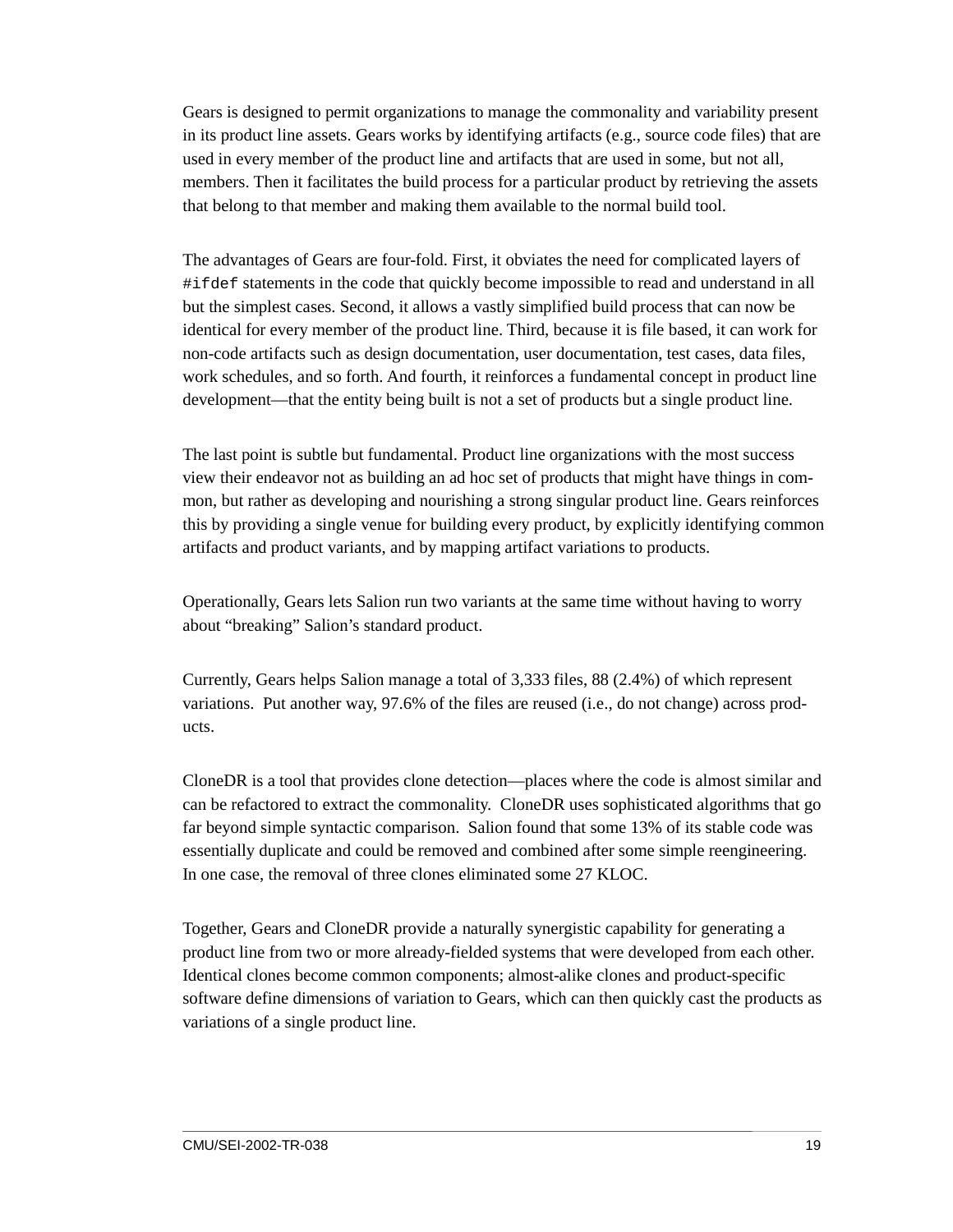### **3.7 Marketing/Customer Interface Management**

In the beginning, Salion employed a "solution selling" strategy to connect with its customers. This strategy involved performing a needs assessment for a customer and then selling to those needs. The needs turn into business use case models, following RUP, at a two-hour meeting held every Wednesday. This so-called "joyous vision" meeting is an executive-level discussion among the chief financial officer (CFO), the vice president of marketing, the vice president of engineering, the chief architect, and others at this level to choose and prioritize among business opportunities, all under the auspices of Salion's own business use case model that drives the company. Salion still employs this approach, but as mentioned in Section 3.1, is much more inclined these days to channel the customer's statement of needs into the three main dimensions of variation inherent in its product line.

Thus, like most product line organizations, Salion's marketers do not have carte blanche to sell whatever the customer wants. Rather, they must first receive approval or confirmation that a proposed system is in the product line's scope. Of course, they try to sell each customer a basic system first (one that can satisfy the customer's needs through preplanned configuration) or, failing that, a variant already fielded.

The first litmus test applied to a new customer need is whether it's in Salion's business use case model. For instance, a customer who wanted to buy Salion's workflow engine would likely be turned down, because there is no use case that says Salion is a component provider.

If the customer's needs can be met only by a new system, Salion first predicts the cost based on past performance (see Section 3.9). At that point, whether to achieve the requirements by customization (new code) or configuration (expanding variabilities already in place) is a technical question that must be answered. But its answer is linked to business questions dealing with costs, the likelihood of future use, and which strategy is likely to make Salion more money. Thus, Salion's marketers must walk a fine line between keeping customers happy by selling features and limiting promised customizations.

But as a start-up company, Salion has been loathe to turn down business, and being able to say "yes" to a customer right out of the gate is an enormous advantage. Because of its flexible architecture and robust development process (see Section 3.8), Salion can say "yes" most of the time.

Also contributing to this ability to say "yes" is an innovative marketing arrangement made possible solely by the product line approach. All implementation work for a customer occurs in two phases. During the first phase, Salion installs its standard system for a customer within 60 days. During the second phase, Salion builds and installs a customized product. While the standard system is running, Salion works with the customer to define customiza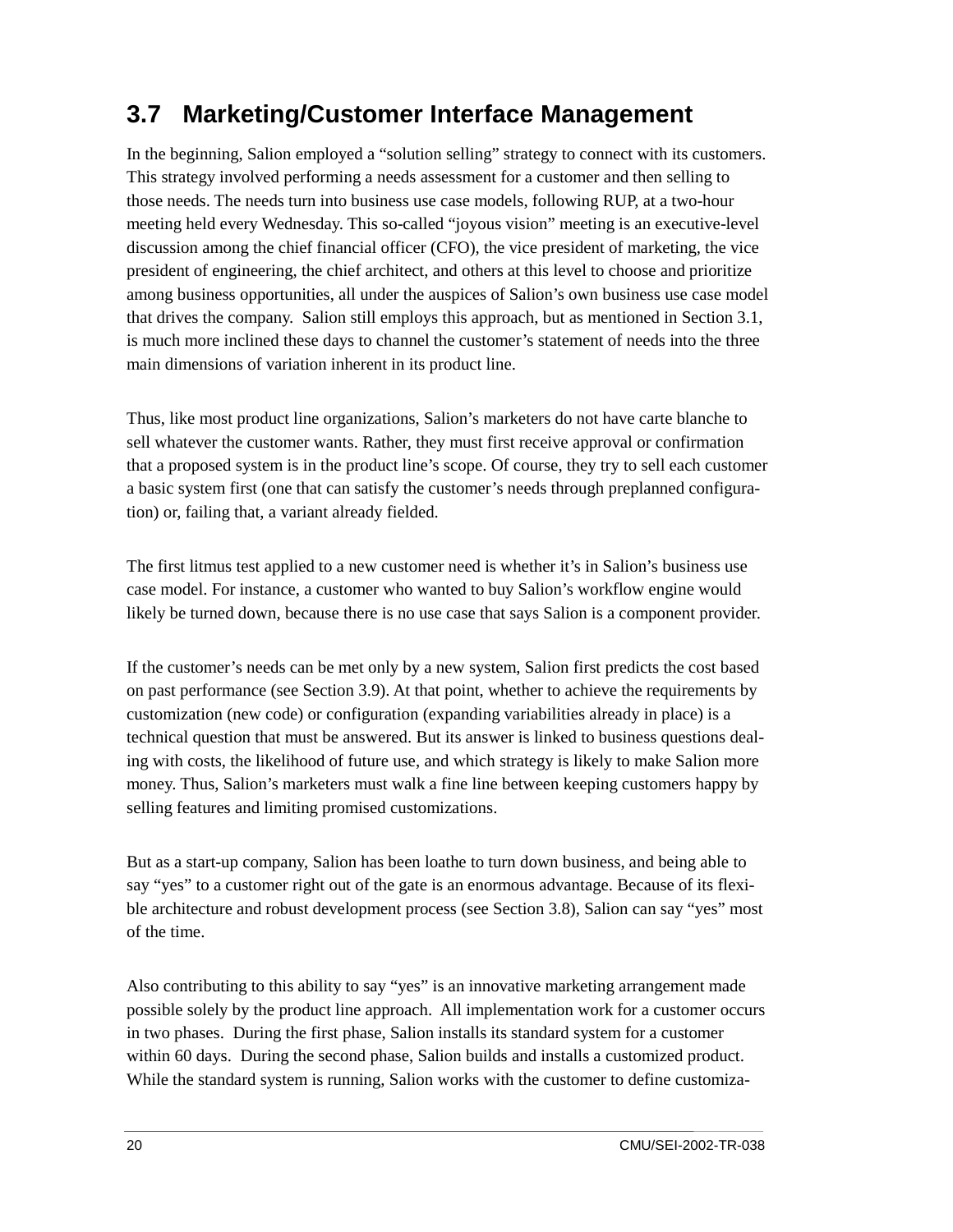tions and then, based on this elaboration step, commits to a delivery date and (fixed) contract price. This two-phase approach has many benefits:

- It makes customers happy. In a fixed, relatively short period of time, they can begin receiving benefits from the system.
- Having a working system in place allows Salion to work with the customer to define, elaborate, and specify customizations in a low-pressure setting.
- It gets the Salion system in the door, providing the customer with most of the eventual functionality in a short time. Salion regards this capability as a big part of saying "yes." The remainder of saying "yes" can be deferred until the second phase.
- Having a working system in place lets the customer define desired customizations more intelligently, in the context of what is available and feasible. The customer speaks the language of the system, so to speak, as opposed to asking for arbitrary features with no operational pedigree. The customer becomes more of a partner.

The customer's primary interface with Salion is through its Professional Services group, that configures delivered systems, initiates customizations, and (in the case of one-time-use-only components) might actually build custom parts. Salion understands that its customers just want a system and don't want to be bothered with configuring it. So that's what Salion delivers, and whether customers get their systems through customization or configuration is a detail Salion can keep hidden and over which it can maintain flexibility.

As mentioned in Section 3.1, the marketing group gently steers the customer to three areas of customization: (1) forms and screens, (2) export and reporting, and (3) bulk load (i.e., legacy data migration) requirements. Other variations are possible, but they are done via the configuration of built-in preplanned variation mechanisms, and so do not represent an area of intense concern to the development group.

#### **3.8 Operations**

The "Operations" product line practice area is concerned with the day-to-day running of the product line and how various stakeholders come together to cooperatively make sure that new products in the product line are launched, built, and deployed smoothly.

#### **3.8.1 Normal Operation**

Salion's operational strategy manages three different product cycles at any one time. While one product is in the inception stage, another is in requirements design and elaboration, while a third is in development.

The business use case model is the driving impetus for all three stages. This leads to other use case models for a given product, subsystem, or sub-subsystem. Those models are standard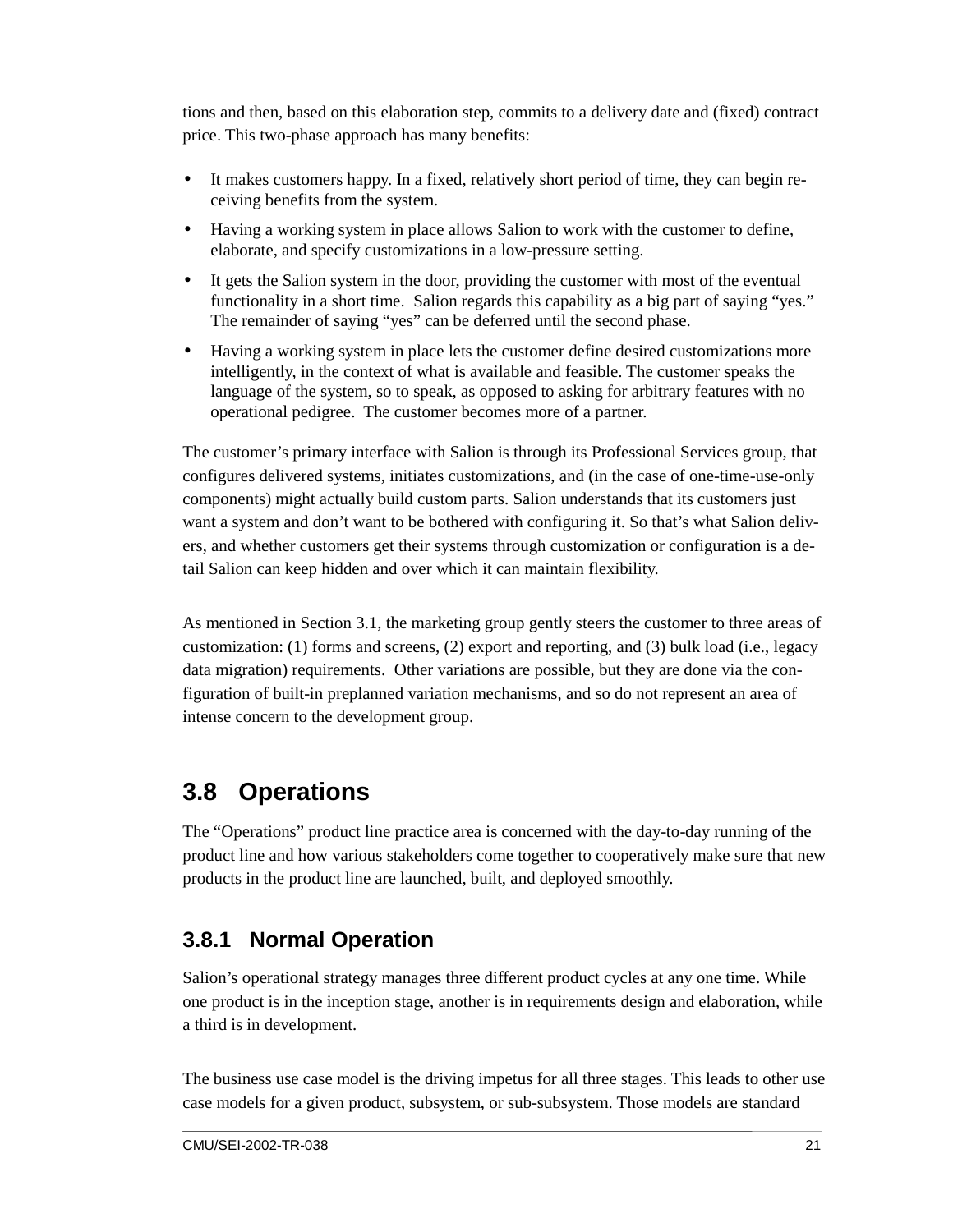RUP practices, but as mentioned previously, Salion has also adopted some of the tenets of Extreme Programming. These tenets include Salion's twice-daily builds, emphasis on unit testing, use of contracts as the interface among units, and monthly refactoring to identify new commonality (which the Gears tool helps manage).

Salion's "rhythm" part of the VRAPS process comes from a planned release every 30 days. At that interval, a packet is given to the user-interface developers working on the front end and to the developers working on back-end components. There is one packet per component, and typically 5 (out of the 40) are being worked on at a time. A packet contains any of the following, as needed:

- list of applicable use cases
- high-level use case models
- data models (for the database administrator)
- class diagrams
- user-interface page flow
- user-interface mock-ups
- database schema

A new release might contain enhanced generic properties or features, or represent a new variation contained in a new member of the product family.

After coding is complete, the system goes into quality assurance (QA) and testing. Most of the process after this point is scripted, handling checkout from the CM system, the build step, and the application of a suite of some 350 white-box tests. All told, this process takes about two hours.

To keep problems from derailing the clockwork rhythmic process of development and release, a so-called "joyous love" meeting is held every Tuesday and Thursday to address implementation-level concerns and keep projects on track. The objectives of these meetings include

- Come up with a contract between owners of front-end components and owners of backend components. The contract could be a written interface or an informal agreement.
- Resolve any communication or design conflicts.
- Make sure that everyone is on track. In the words of one participant, they "will stop heaven and earth to resolve issues." The idea is to do what it takes to make sure that no one is being held up.

At end of each release iteration, the chief architect and some of the key developers have a "quiet week." They run scripts that show coupling/cohesion among modules and inspect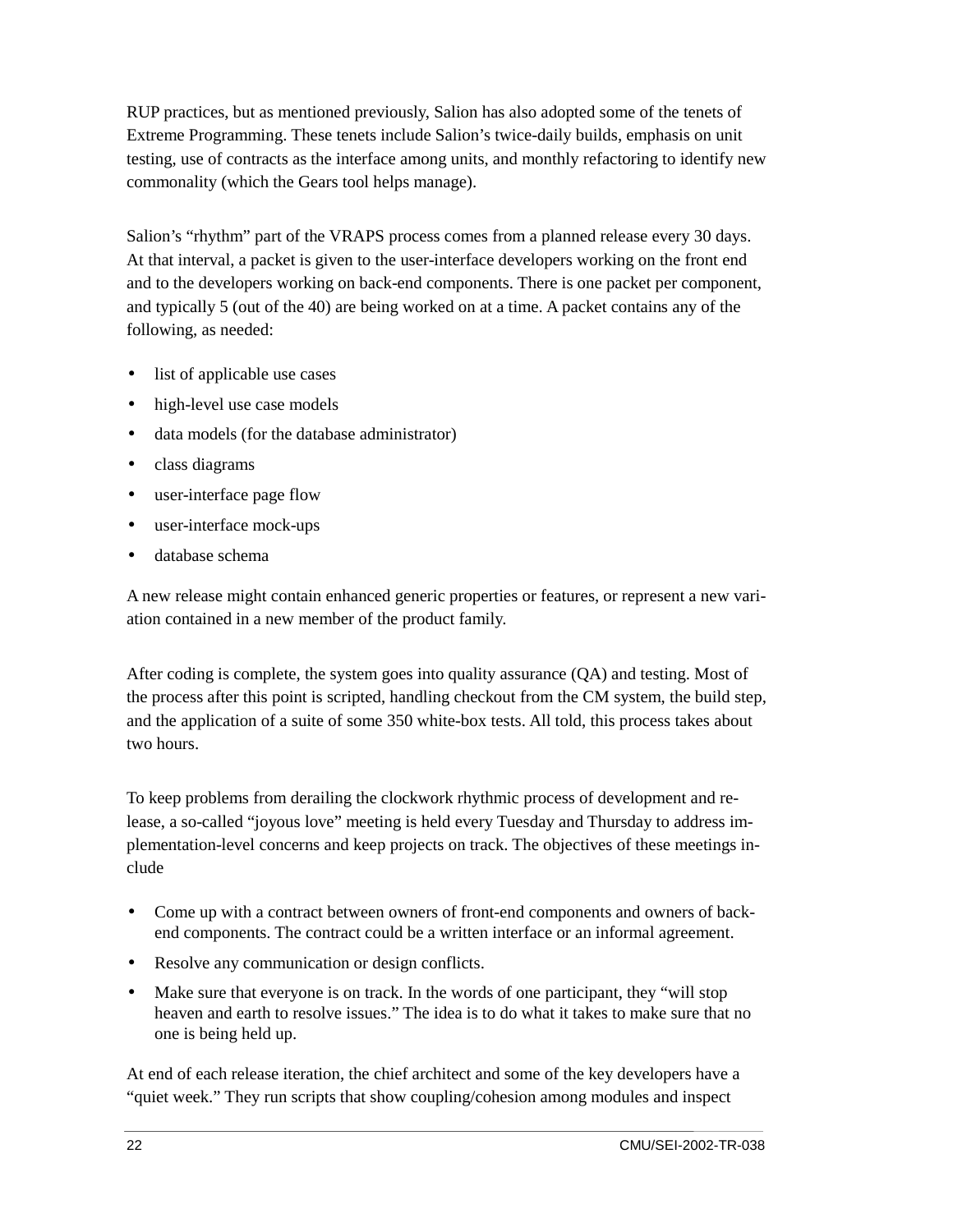code. They post a list of recommendations, which are addressed in the following release, after being prioritized in the next "joyous love" meeting.

The QA team, by contrast, is never idle and always working to maintain and improve the quality of the artifacts.

#### **3.8.2 Introducing New Variants**

If a new product is given the go-ahead, the architect must decide how to handle the new requirements. Depending on several factors, the requirements might

- become part of the new core capabilities
- be built as core capabilities, but be added as part of a new licensing option
- be built as a customization, but be included in the product builder's guide as a common customization request

At that point, developers are assigned to make the necessary changes to the various artifacts. In a pilot demonstration of the product line concept, developers were tasked with building a new variant that produced a special kind of report detailing the history of the kinds of bids the supplier lost. This change resulted in adding new business logic to that layer of the architecture and required about two days of effort. Out of almost 3,000 classes, only about 20-30 required modification.

#### **3.8.3 Phasing Out Old Products**

To simplify its life-cycle support costs, Salion prefers not to maintain old versions of products. Where possible, this provision is built into Salion's contracts. When a customer product undergoes maintenance, the first inclination is to upgrade that product to the current version of all software, if possible.

## **3.9 Data Collection, Metrics, and Tracking**

Salion uses metrics as a key planning tool. At the time of our first visit, it had accumulated 12 months worth of data and heuristics that help it predict with confidence what it can do by when.

Use cases are used to drive productivity measures. Numbers that are lower than expected help Salion spot potential problems, such as wheel spinning due to inadequately specified contracts.

For each release, Salion measures the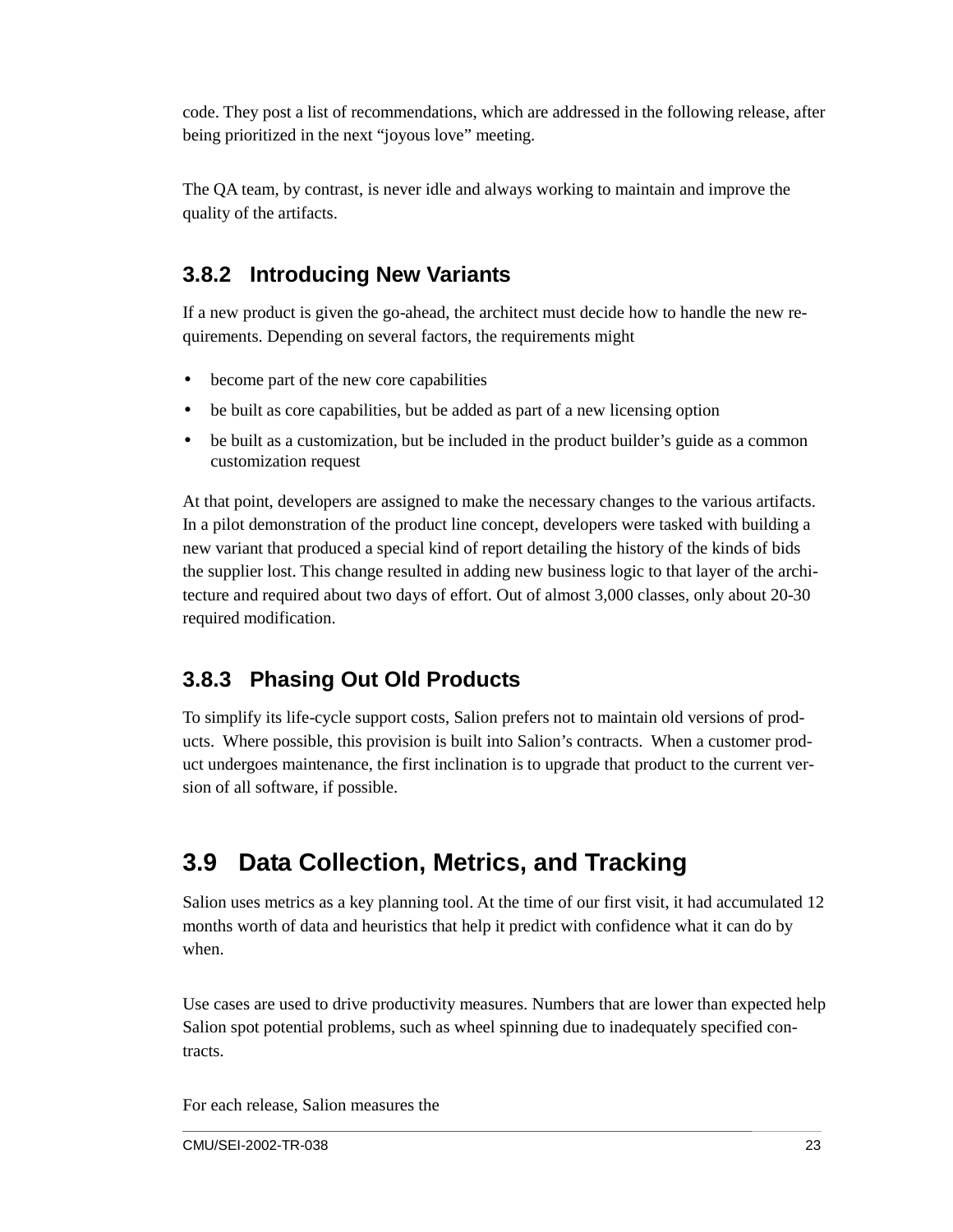- planned number of use cases implemented
- actual number of use cases implemented
- release date
- new use cases found
- use cases per staff
- number of bugs found
- number of bugs fixed
- number of JSP pages created
- number of JSP pages modified
- ratio of engineers to marketers used

These measures help Salion determine its capacity for new work and prevent it from promising more to a customer than it can likely deliver. They also help to avoid "yes you can, no we can't" battles by simply establishing an historical baseline and allow Salion to answer questions such as how much work it could do if it doubled its staff.

#### **3.10 Structuring the Organization**

Every software product line organization must adopt an organizational structure that promotes the most advantageous production process. Although other variations are possible [Bosch 00], fundamentally there are two organizational structures for product lines that differ in who produces the core assets that are reused across all the products in the family. One model establishes a separate core asset group (sometimes called the "platform" group) that is separate from the groups that turn out products. The second model assigns responsibility for building and maintaining the core assets directly to the product groups.

Salion is small enough—with only 10 people involved in product development—that crafting a formal organizational structure is not paramount. However, it is still instructive to examine how Salion addressed the question that every product line organization must face: who builds the core assets?

Early on, before Salion sold its first product, it worked on building its so-called "standard system." This was the system that would form the basis of Salion's reactive software product line model. Future systems would be built from this one, and it is still the system that is installed initially for a new customer. Since a reactive model proceeds largely without knowing in advance what is going to be reused, all the assets were regarded as at least potentially core. During this start-up period, Salion's three-cycle operational approach (see Section 3.8) drove its organizational role assignments. There was no separate core asset team; everyone worked on producing successively more capable versions of the product.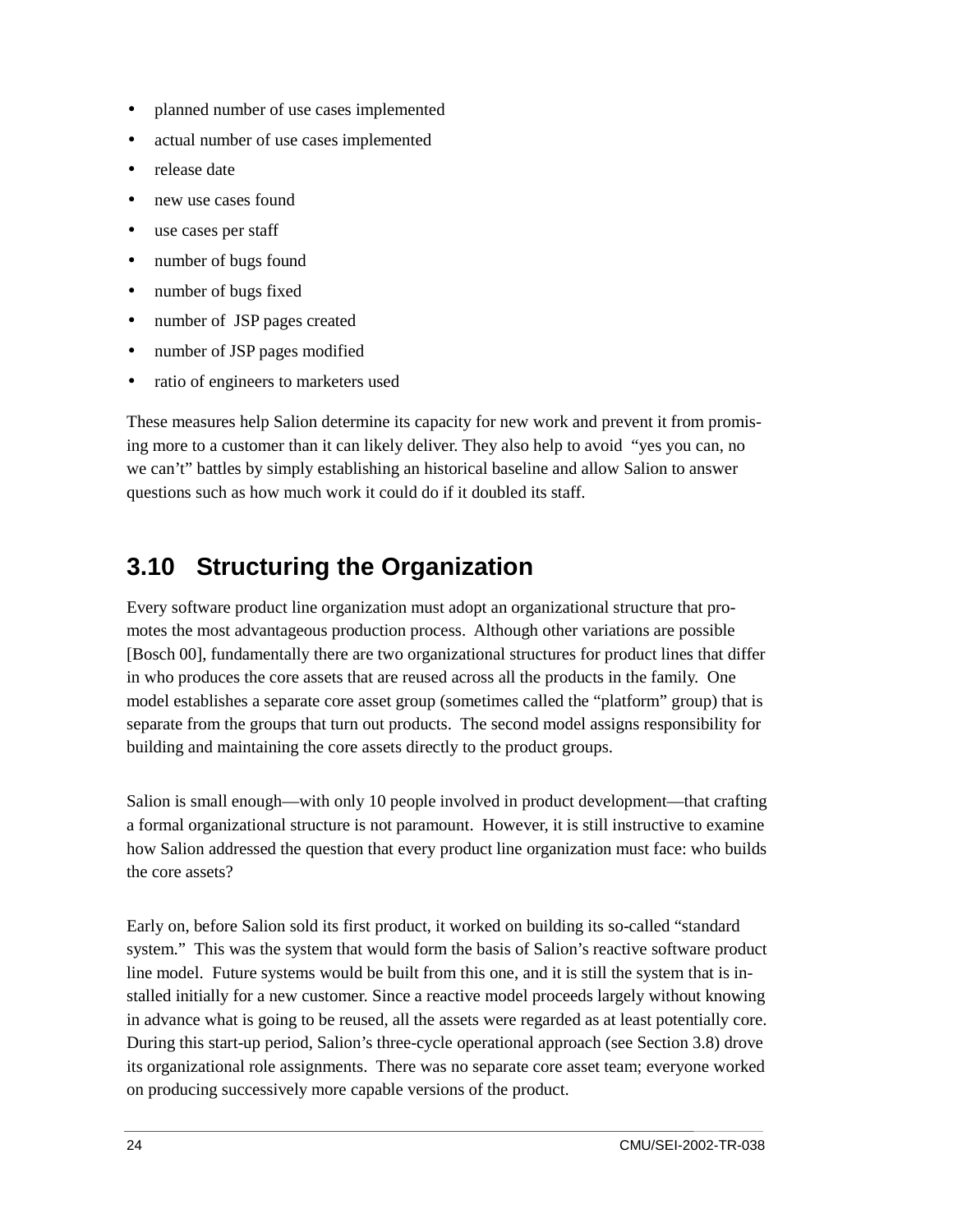This model has persisted even with Salion's third customer product under way. When Salion needs to make a major customization, a product-based team is assigned to make it happen.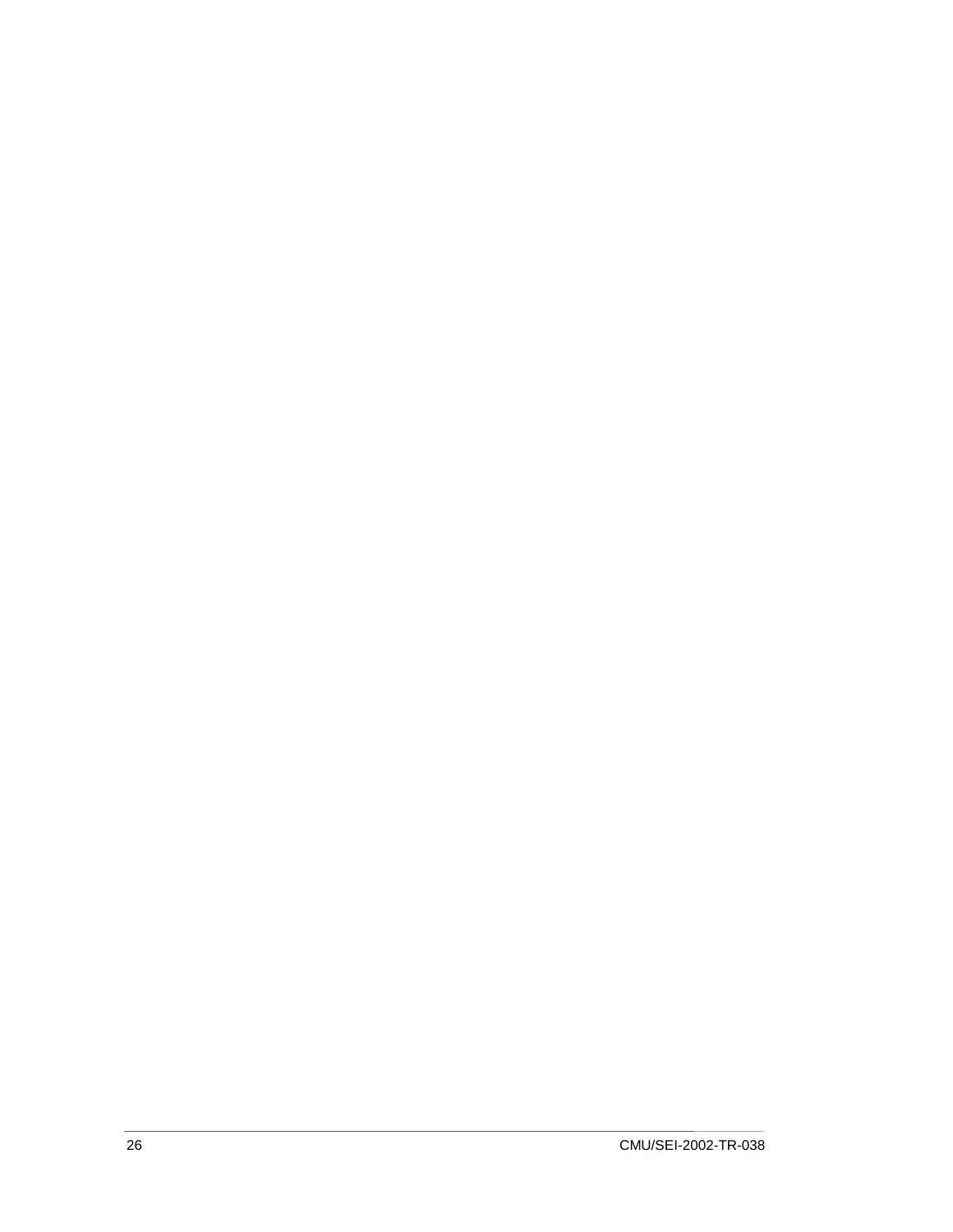# **4 Payoffs and Benefits**

Our interviews at Salion were conducted in two phases, separated by nine months. During the first phase, Salion had not yet landed its first customer, and many of its plans and approaches could be characterized as tentative and hopeful. During our second visit, Salion was working on a system for its third customer, and the difference in tone was striking. Confidence in its approach was high, and speculation was replaced by assertion. Salion is now in a position to recognize and recount the significant benefits it has reaped from its product line approach, some of which we describe here.

First and foremost, Salion can produce and support sophisticated, highly secure, highavailability, COTS-intensive systems with a minimum of staff. Currently, there are 21 people in the company. Seven are counted as developers, plus one who is in charge of QA and one who is in charge of the build process. As the first round of interviews for this report was being taken, Salion had produced its  $12<sup>th</sup>$  in a series of 30-day releases, all of which were on schedule.

Salion's product line approach lets this small staff work very productively. Building the standard product took 190 person-months. Building the first customer product took just 15 person-months and achieved a phenomenal 97% reuse level. Projections for the second customer product are for 30% less effort still. This second product is on track and expected to be delivered "with room to spare."

From a business perspective, Salion's product line approach helps it deal with its investors. Every start-up has to deal and struggle with growth. Venture capital can get a company up and running and serving its first few customers, but of course the end game is for the company to become self-sustaining with a very large customer base. So, the people funding the start-up ask "How are you going to scale?" Usually the answer involves rewriting the product to make it more robust, increasing the development and QA staff by some integer multiple, and moving into a larger office space. Salion has a much different answer: it is poised to grow (in terms of its customer base) exactly as it is. Its organization, process, and architecture—in short, its product line approach—provides it with vast untapped capacity. This capacity makes Salion a very attractive place for its investors to put their money, because the company features a low "burn rate" compared to conventional organizations. As Salion's chief technical officer (CTO) put it, in the next round of funding, the company will be able to ask for half as much and do twice as much with it. In its third major round, it expects to be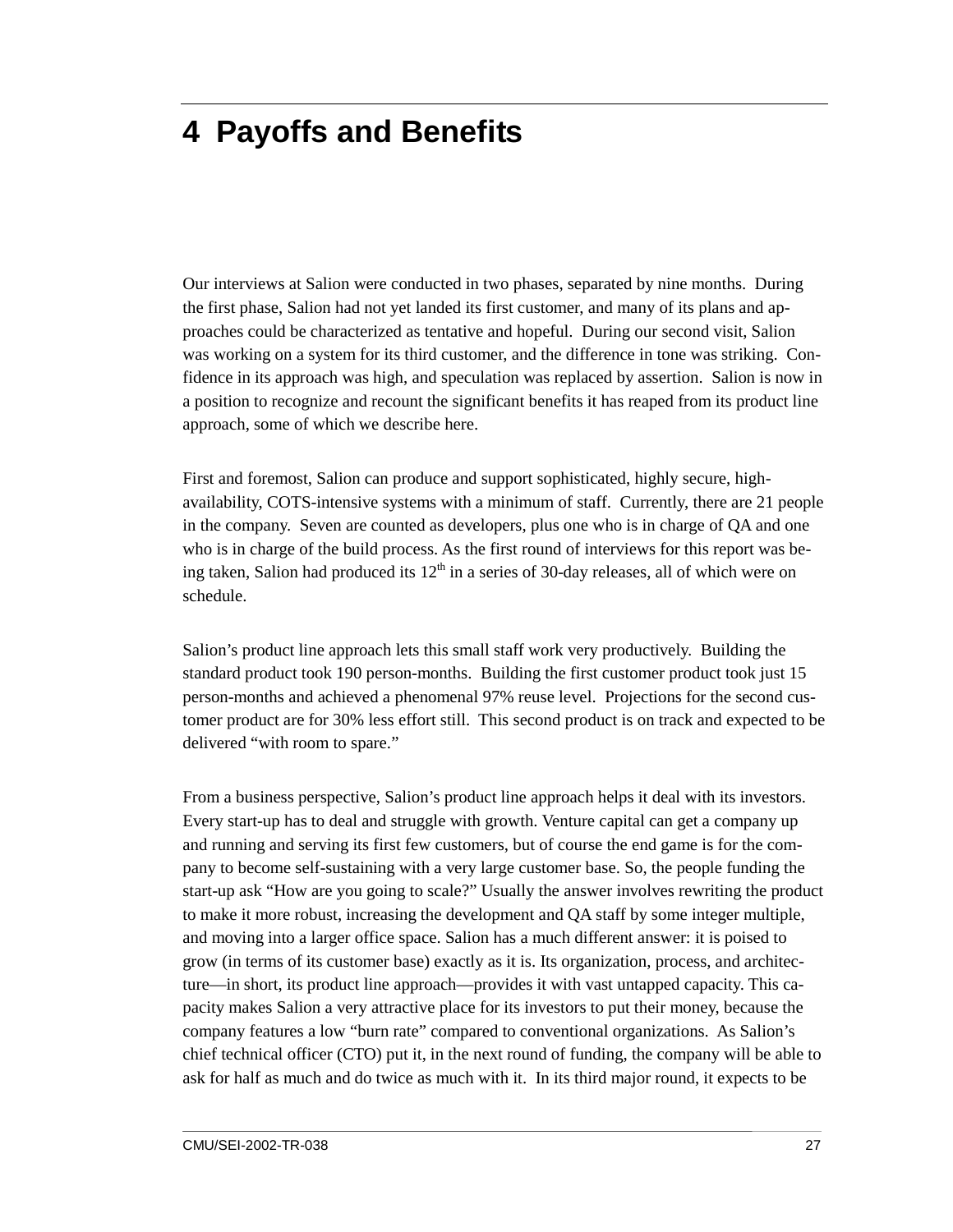supporting 10-15 customer products with a staff that is still tiny by comparison to nonproduct-line-based software organizations.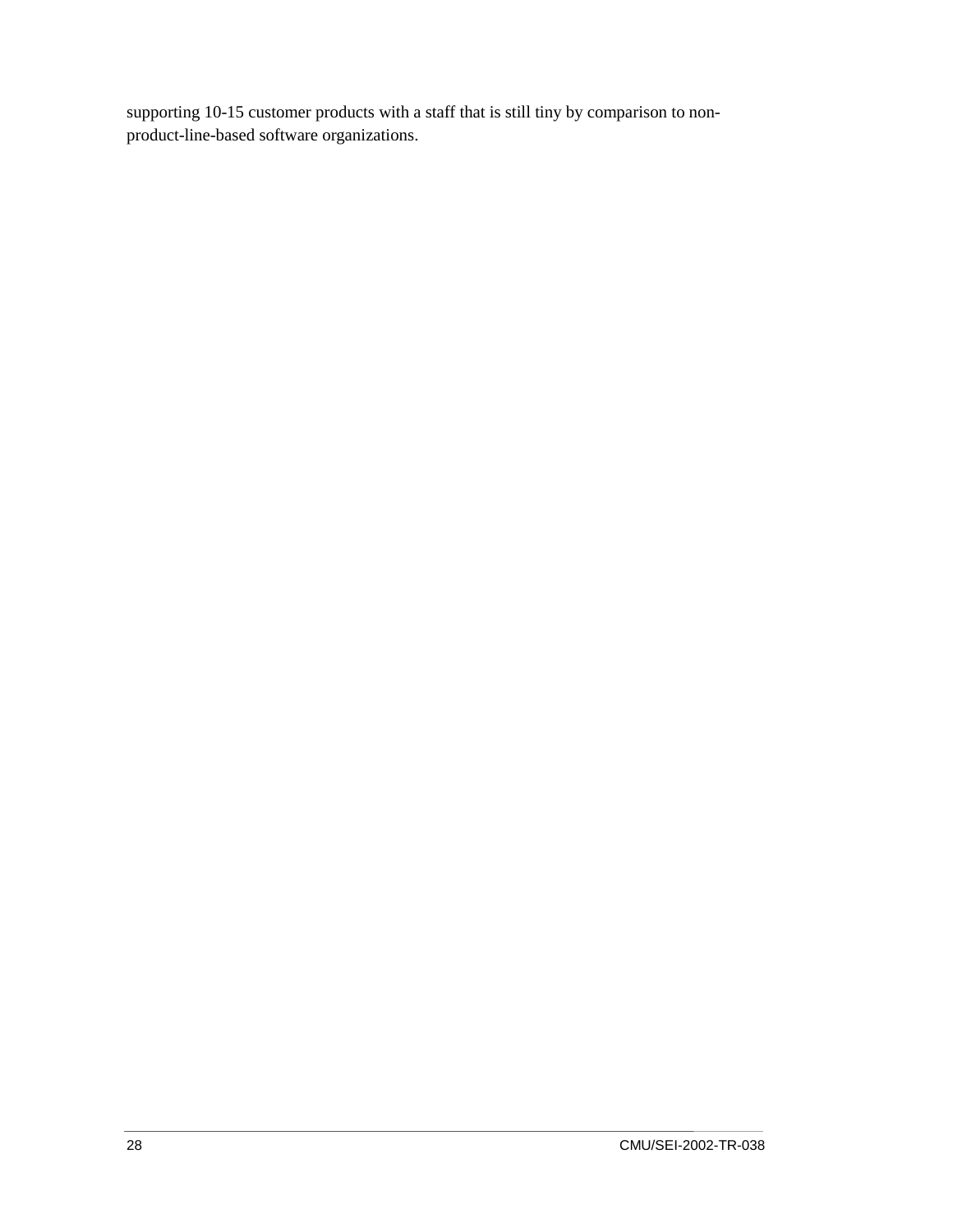# **5 Conclusions and Lessons Learned**

This section synthesizes some of the major lessons we learned from Salion's experience with the software product line approach.

#### **5.1 Joyous Software Development Process, Part 1: Unified Vision**

One of the overriding themes that makes the Salion story compelling is the company's devotion to making an overall business plan, letting the plan percolate down through the organization, and having everyone adhere to it in spirit and in practice. In short, everyone at Salion is on the same page. The executives have succeeded in instilling everyone with the business objectives and producing a unified organization in which everyone is working toward the same goals. The architects understand beyond a doubt that the architecture is responsible for providing the capabilities required to carry out the business plan. In turn, they have succeeded in instilling architectural principles in the group that supports that plan.

This unified view is certainly made easier because of Salion's small size, but it would be a mistake to imagine that this was all there was to it. Salion's managers spend a great deal of effort putting people on the same page, and they do it at three levels:

- 1. "Joyous vision" meetings, detailed in Section 3.7, are held every Wednesday among executive-level decision makers to choose and prioritize business opportunities.
- 2. "Joyous chunk" meetings, held regularly in the context of a product contract, enable the organization to plan the customization and configuration that will be required to meet a particular customer's product needs.
- 3. "Joyous love" meetings, described in Section 3.8, are held every Tuesday and Thursday to handle implementation-level issues that might otherwise threaten to derail or delay product-building efforts.

In addition, the proactive inspections that the chief architect takes upon him/herself help assure high architecture and process conformance.

An example of how the business and technical sides of the house work together seamlessly is the company's option-licensing strategy. Recall from Section 2.3 that each system Salion ships is a suite of individual products from which its customers can pick and choose. Early on, Salion had to decide whether to ship a system to a customer as a set of the chosen prod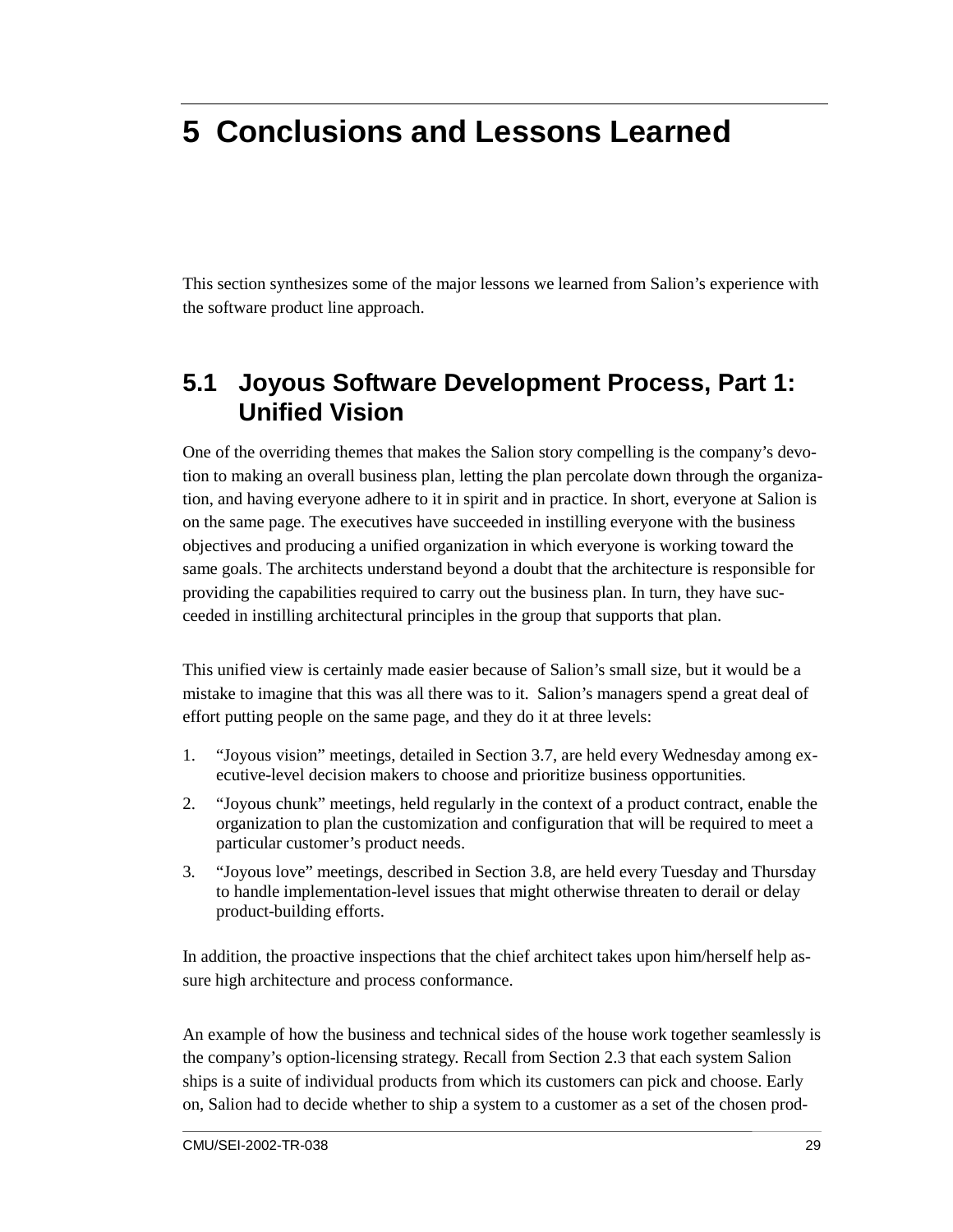ucts or as an entire system with only the chosen products enabled. This decision had business and technical ramifications. The marketers loved the entire-system approach, because it made it easier for them to sell license "toggles" to turn on new products. It was also appealing technically, because it was simpler: each customer was shipped the same system. Building, installation, maintenance, and upgrades were vastly simplified, and that appealed to the CFO.

The decision to ship the total system was not by itself particularly controversial, but the process for making it shows how business, financial, marketing, and technical people at Salion all speak exactly the same language and sit at the same table.

Salion's devotion to its business plan imbues developers with a sense of ownership over the company's components and makes developers conscientious about stabilizing those components for reuse. Each component is important for the success of the company's product line.

#### **5.2 Joyous Software Development, Part 2: The Best of All Worlds**

Though certain essential activities and practice areas are common to any successful software product line effort, we don't advocate any specific, prescribed methodology because many practices are relevant for each practice area. Each organization needs to choose those practices that fit its unique context—a context that encompasses culture, talent, business goals, and the product line approach.

Salion has been both selective and pragmatic about assembling the specific practices to effect its product line business and technical strategy. It has chosen with agility and care best-ofbreed techniques and then pruned and combined them to its advantage. Salion's approach to software product lines is a unique and successful intertwining of techniques and principles from RUP, VRAPS, Extreme Programming, and the SEI with the added automated support provided by Gears.

Salion has evolved its most effective blend of practices for software product lines with a true continuous improvement mentality. Throughout, it has religiously maintained a strong adherence to process discipline. When Salion hacked, it regretted it, and that regret strengthened Salion's resolve to be more disciplined about following its defined processes. Recently it conducted a Capability Maturity Model® (CMM®) self assessment with a resultant "almost Level 3." Salion has resolved to make the changes necessary for it to be a veritable Level 3.

<sup>®</sup> Capability Maturity Model and CMM are registered in the U.S. Patent and Trademark Office by Carnegie Mellon University.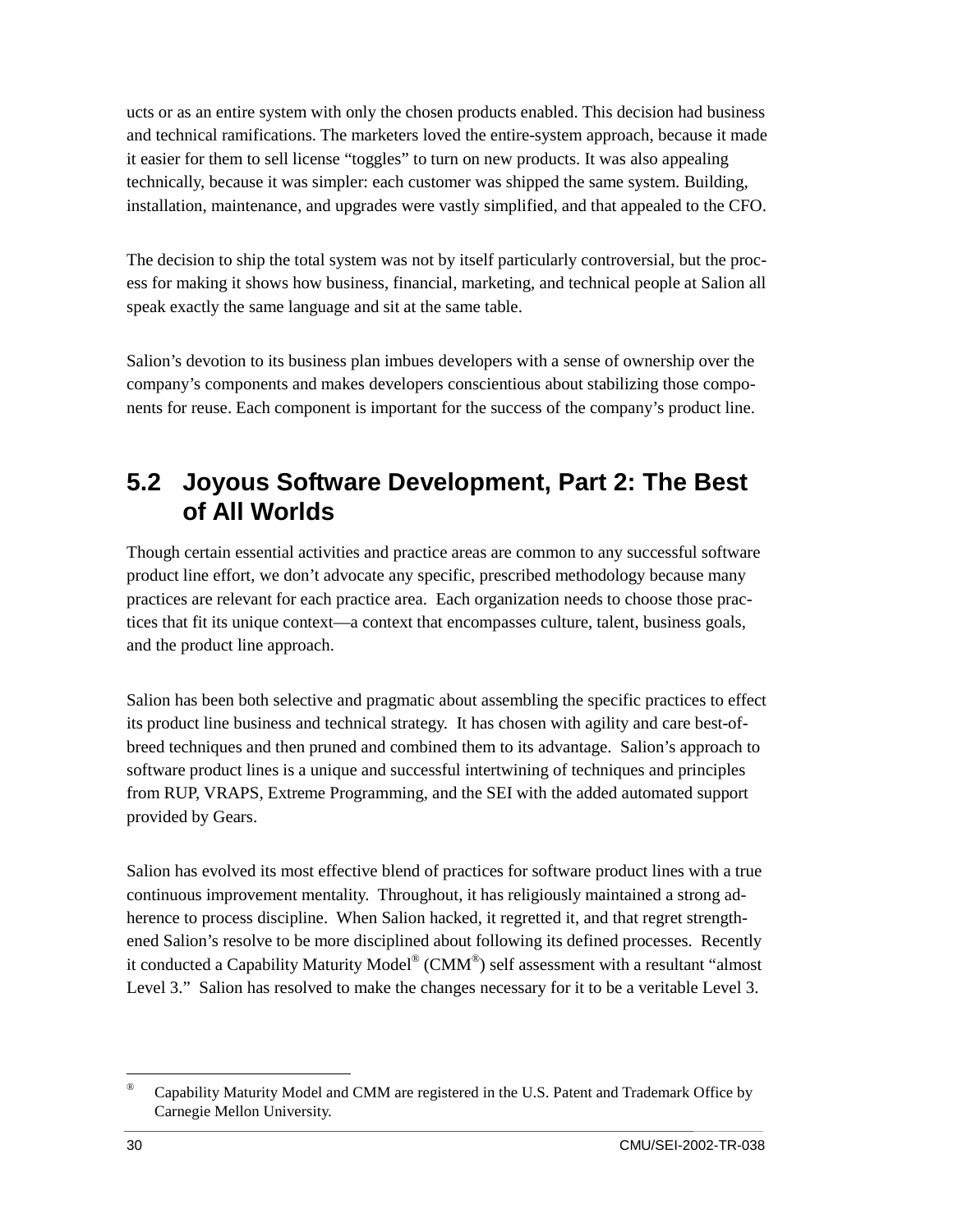## **5.3 Customization Versus Configuration**

The conventional wisdom in software product line production is that the core assets should be tailorable using built-in variation mechanisms that render the components generic over a wide range of application instances. Component generators exemplify this philosophy; the use of configuration parameters is a widely adopted variant. The appeal is obvious. Product building becomes a matter of "generate and integrate," with a minimum of source code writing.

Salion knew from the beginning that its products would have to be variable over several dimensions. For example, every customer was going to want to use customized forms, so Salion set about writing generic forms software. Given this infrastructure and a statement of a customer's reporting needs, Salion could quickly generate or instantiate a forms component that would satisfy the requirements.

What sounded like a good idea turned out in practice to be a keen disappointment. After eight months of development time, Salion had a generic forms module that didn't work, was much too overblown for what was actually needed, and failed to help the company meet the real requirements of its customers. Recently, the whole thing was thrown out.

Salion experienced the same disappointment and frustration with customized reports. Trying to build a generic component in the absence of actual customer requirements resulted in wasted time and a technical failure.

These and similar lessons have given Salion a completely new outlook on achieving variation. Now its first inclination is to provide variation through customization, not configuration. This means that Salion will modify or rewrite the necessary core assets to produce a version of the system that satisfies a particular customer. As it gains more knowledge about a particular domain, it may eventually be able to design a configurable (or even generative) infrastructure for the domain. For instance, of the three major variation points of Salion's products (forms and screens, reporting and export, and bulk load), the company suspects that there's a framework lurking in the first two, which may one day be teased out in a practical fashion. But for now, customization is the watchword.

Many other companies also produce new products by simply changing what they have, but they quickly run into a wall of complexity while trying to manage the combinatoric variations present in separately evolving systems. This occurs because they clone the entire system to produce new versions. Salion never loses sight of the fact that it is producing a single product line with a small number of variations. Hence, it can keep tight control over the vast majority of the parts that are common to all family members. Undoubtedly, the Gears tool plays a large part in maintaining this control, both intellectually and technically, as it was designed explicitly to serve this purpose.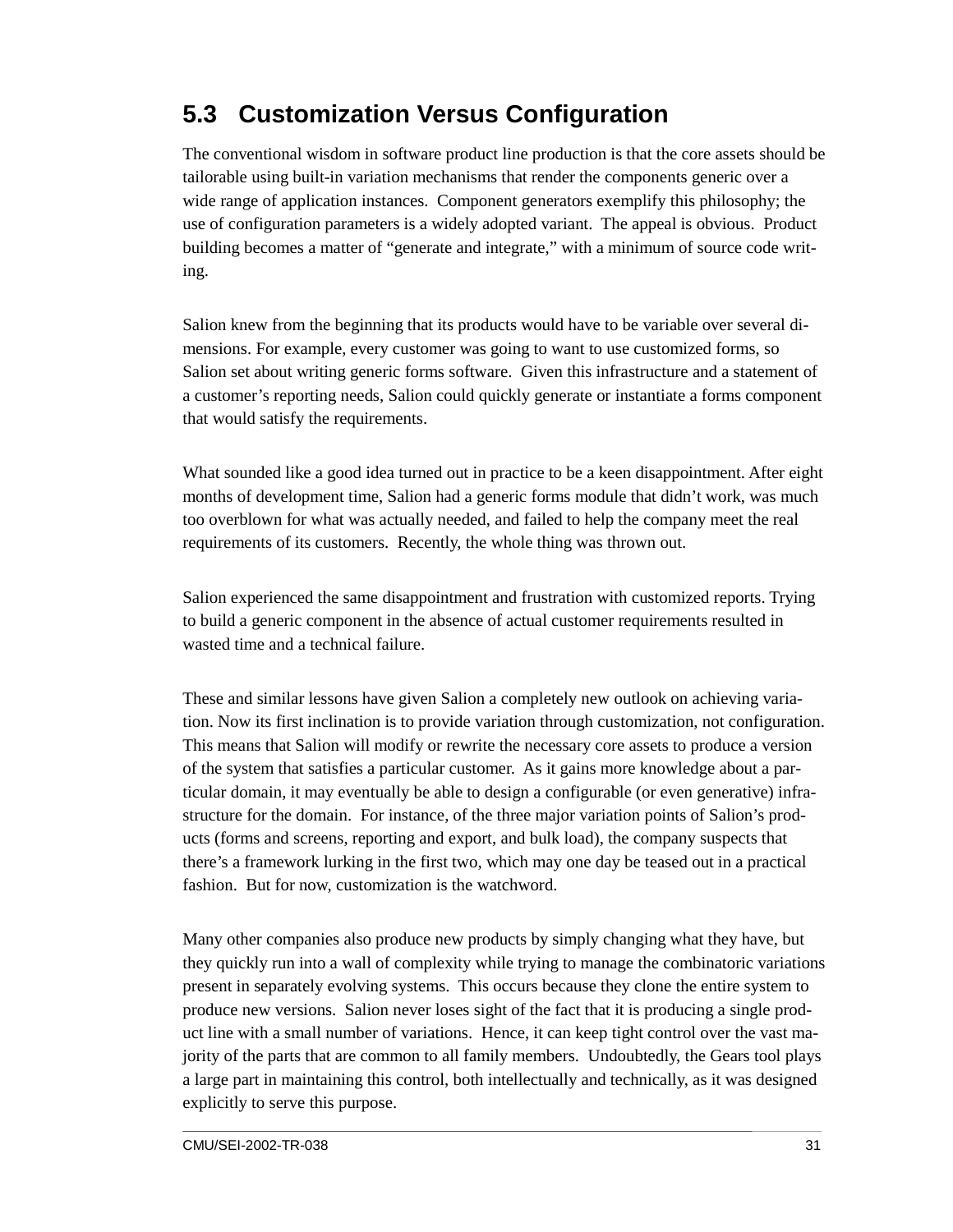Another example of an ill-fated configurability effort came when Salion discovered that its first customer did not use the OAG standard object data model that Salion (and much of the automotive industry) had adopted. After a six-week analysis, Salion decided that the right solution was to build a configurable data item subsystem, so its products could quickly adapt to whatever object models a customer was using. Now, in retrospect, Salion is trying to eliminate this subsystem, because subsequent analysis has revealed that in fact the OAG model would have done nicely after all—it turned out to be possible to map all 145 features in this customer's data model right to the OAG framework.

#### **5.4 Risk Management Culture**

A new organization with no marketplace experience in its chosen application domain runs a risk in embracing a product line approach. Salion further exacerbated this risk by selecting previously untested combinations of approaches—namely, RUP, Extreme Programming, VRAPS, and Gears. However, at no point has Salion been blind to the risk it is assuming. Instead, it has embraced a rigorous set of risk management practices that are informed by the metrics it collects.

Salion mitigated the risk of its "green field" product line by proactively arriving at a requisite level of domain understanding and by choosing a reactive approach to product lines. With its series of "joyous" meetings at multiple levels, Salion engages in risk analysis and introspection that has led to risk mitigation strategies for undercutting what could develop into costly problems. Its total approach is a well-balanced act of innovation coupled with risk management.

Moreover, Salion has capitalized on its very nature as a small start-up unshackled by the cultural barriers and ingrained infrastructure that are so hard to dismantle in larger, more established companies. Salion recognized that it can shape its culture as it goes and has been nimbly doing so, all the while skirting risks that could prove to be land mines.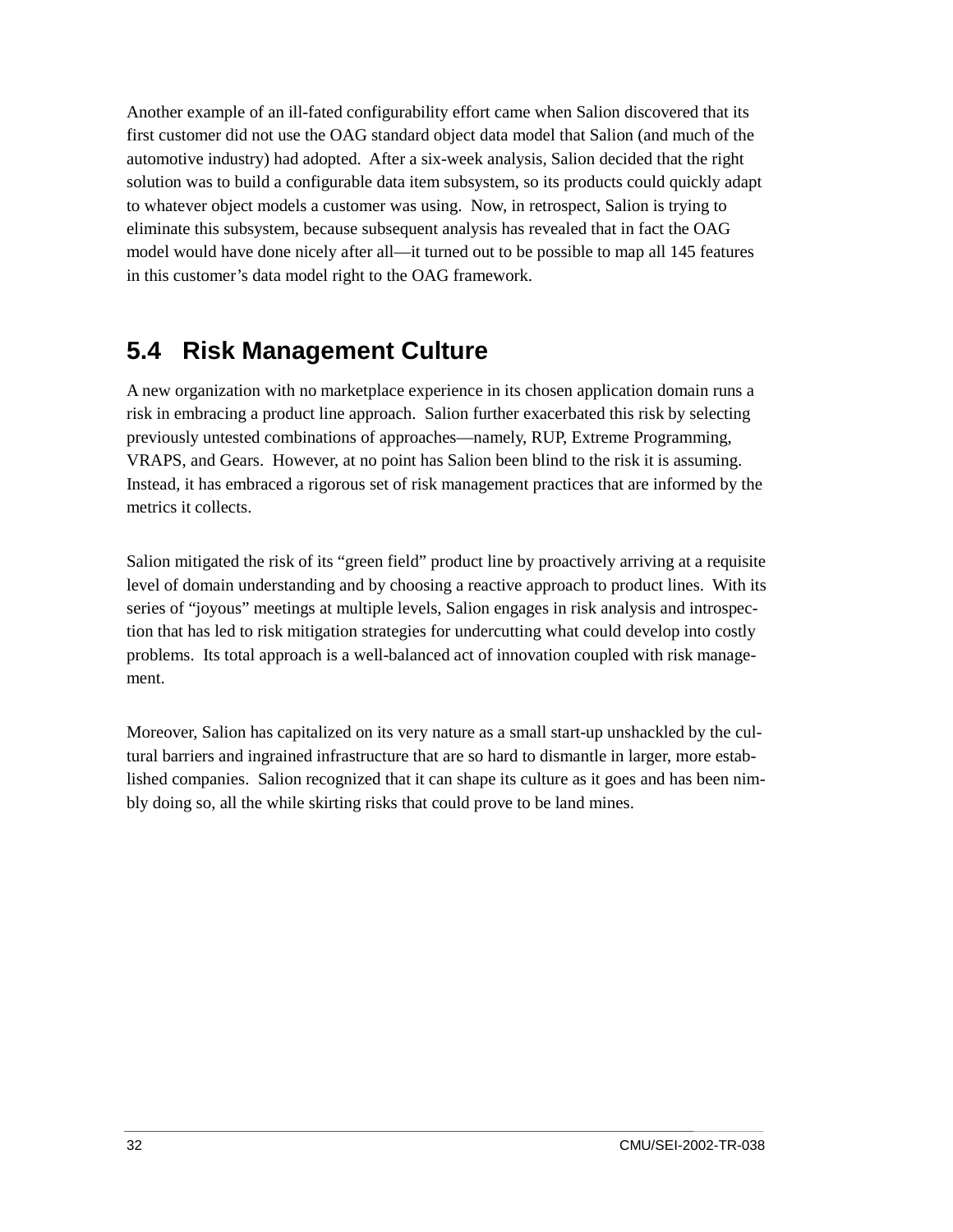# **6 Conclusion**

The fact that Salion has the following things in common with other successful product line organizations underscores the importance of those things being common denominators of success:

- Salion has a need for a successful software product line approach that is directly connected to its success as an emerging company.
- Salion has several product line champions. It is an organization that strives mightily (and successfully) to make all its organizational departments speak the same language, share the same vision, and strive for the same goals.
- Salion has a strong architecture-driven approach, a talented architecture team, and a robust, flexible product line architecture. Salion's chief architect provides strong and clearly articulated principles (such as avoiding complexity wherever possible) that are derived from the need to satisfy the company's business plan.
- Salion has an involved and committed management team that proactively supports the product line approach.
- Salion is an organization that is not only comfortable with but thrives on a high degree of process discipline.

In addition, there are other characteristics of this organization that point to a successful software product line:

- Salion's team drives for best practices and excellence in software development.
- Salion enthusiastically embraces metrics and tracking to help it manage its production, uncover areas of high-payoff improvement, and self-diagnose.
- Salion fosters a culture that is not afraid to try new things, such as state-of-the-art tools or an innovative best-of-breed mix of three different process paradigms.
- Salion is a self-aware organization that welcomes critical introspection and thoughtful review.

Salion's software product line story is the story of a small, nimble organization that from the beginning recognized that a reactive product line approach was the way to achieve flexibility in an application domain in which the future could not be predicted reliably. How Salion achieved success with this model, evolved its scope, became more concrete over time, skillfully managed an innovative process model, and gathered fundamental insights about customization versus configuration are all parts of Salion's unique story.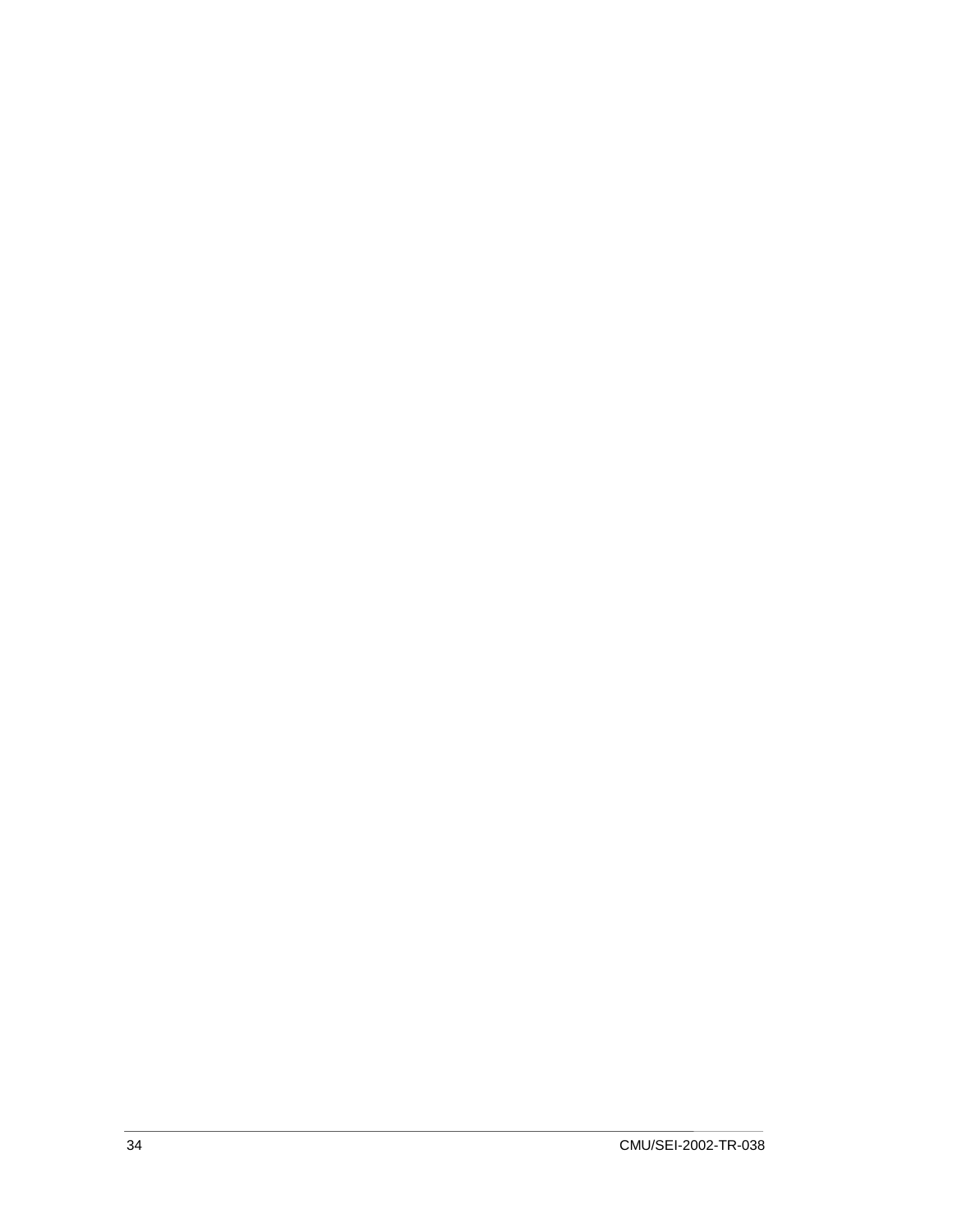# **7 For Further Reading**

Other SEI software product line case studies have detailed the experiences of

- CelsiusTech, a Swedish defense contractor that adopted the product line approach for its family of very large real-time embedded naval ship systems [Brownsword & Clements 96, Bass et al. 98]
- Control Channel Toolkit (CCT), a satellite ground control systems' asset base procured by the U.S. government [Clements & Northrop 02]
- Market Maker Software AG, a small German company that builds financial Web sites for major banking institutions [Clements & Northrop 02]
- Cummins, Inc., the world's largest manufacturer of large diesel engines, that used the product line approach to parlay 20 basic releases into over 1,000 separate products and achieve a dominant position in the industrial diesel engine market [Clements & Northrop 02]

Other SEI reports illustrate the product line approach from the point of view of a government acquisition agency [Bergey & Goethert 01] or concentrate on particular technical aspects of fielding a product line. Those aspects include building a business case [Cohen 01] and carrying out architecture reconstruction [O'Brien 01]. In addition to these publications, the proceedings of the first two international Software Product Line Conferences (SPLC1 and SPLC2) include many papers that contain detailed experience reports from organizations that have adopted the product line approach [Donohoe 00, Chastek 02].

Clements and Northrop offer a comprehensive treatment of the software product line approach, including a description of the 29 software engineering, technical management, and organizational management practice areas [Clements & Northrop 02].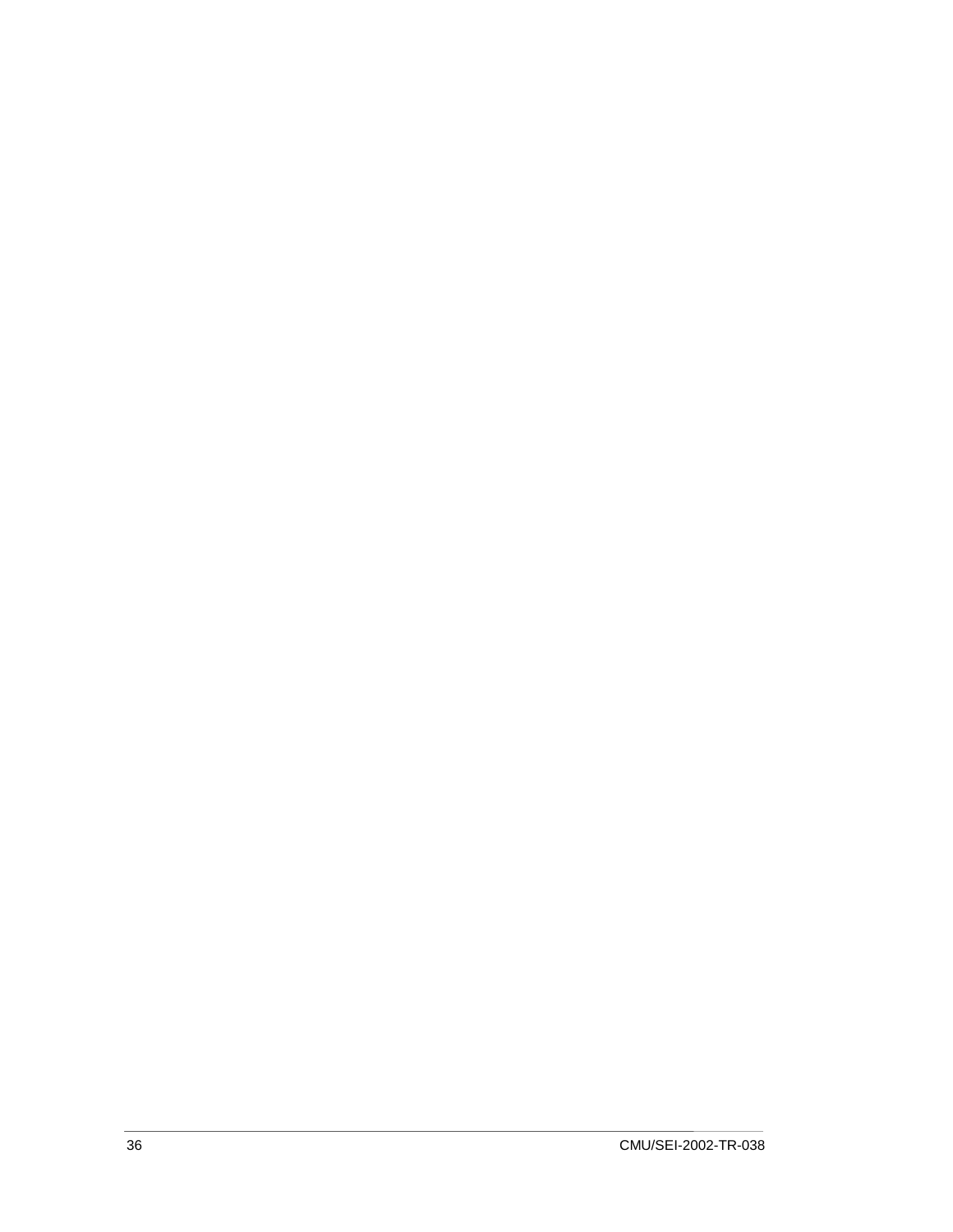# **References**

| [Bass et al. 98]                     | Bass, L.; Clements, P.; & Kazman, R. Software Architecture in<br>Practice. Reading, MA: Addison-Wesley, 1998.                                                                                                                                                                                                                                                                    |
|--------------------------------------|----------------------------------------------------------------------------------------------------------------------------------------------------------------------------------------------------------------------------------------------------------------------------------------------------------------------------------------------------------------------------------|
| [Beck 00]                            | Beck, K. Extreme Programming Explained. Reading, MA: Addi-<br>son-Wesley, 2000.                                                                                                                                                                                                                                                                                                  |
| [Bergey & Goethert<br>01]            | Bergey, J. K. & Goethert, W. B. Developing a Product Line<br>Acquisition Strategy for a DoD Organization: A Case Study<br>(CMU/SEI-2001-TN-021, ADA395202). Pittsburgh, PA: Software<br>Engineering Institute, Carnegie Mellon University, 2001.<br><http: 01.reports<br="" documents="" publications="" www.sei.cmu.edu=""><math>/01</math>tn<math>021</math>.html&gt;.</http:> |
| [Bosch 00]                           | Bosch, J. "Organizing for Software Product Lines," 117-134. Pro-<br>ceedings of the 3 <sup>rd</sup> International Workshop on Software Architec-<br>tures for Product Families (IWSAPF-3). Las Palmas de Gran Ca-<br>naria, Spain, March 15-17, 2000. Berlin, Germany: Springer-<br>Verlag, 2000.                                                                                |
| [Brownsword &<br><b>Clements 96]</b> | Brownsword, L. & Clements, P. A Case Study in Successful Product<br>Line Development (CMU/SEI-96-TR-016, ADA315802). Pitts-<br>burgh, PA: Software Engineering Institute, Carnegie Mellon Uni-<br>versity, 1996. < http://www.sei.cmu.edu/publications/documents<br>/96.reports/96.tr.016.html>.                                                                                 |
| [Chastek 02]                         | Chastek, G., ed. Software Product Lines: Proceedings of the Second<br>Software Product Line Conference (SPLC2). New York, NY:<br>Springer, 2002.                                                                                                                                                                                                                                 |
| [Clements & North-<br>rop 02]        | Clements, P. & Northrop, L. Software Product Lines: Practices and<br>Patterns. Boston, MA: Addison-Wesley, 2002.                                                                                                                                                                                                                                                                 |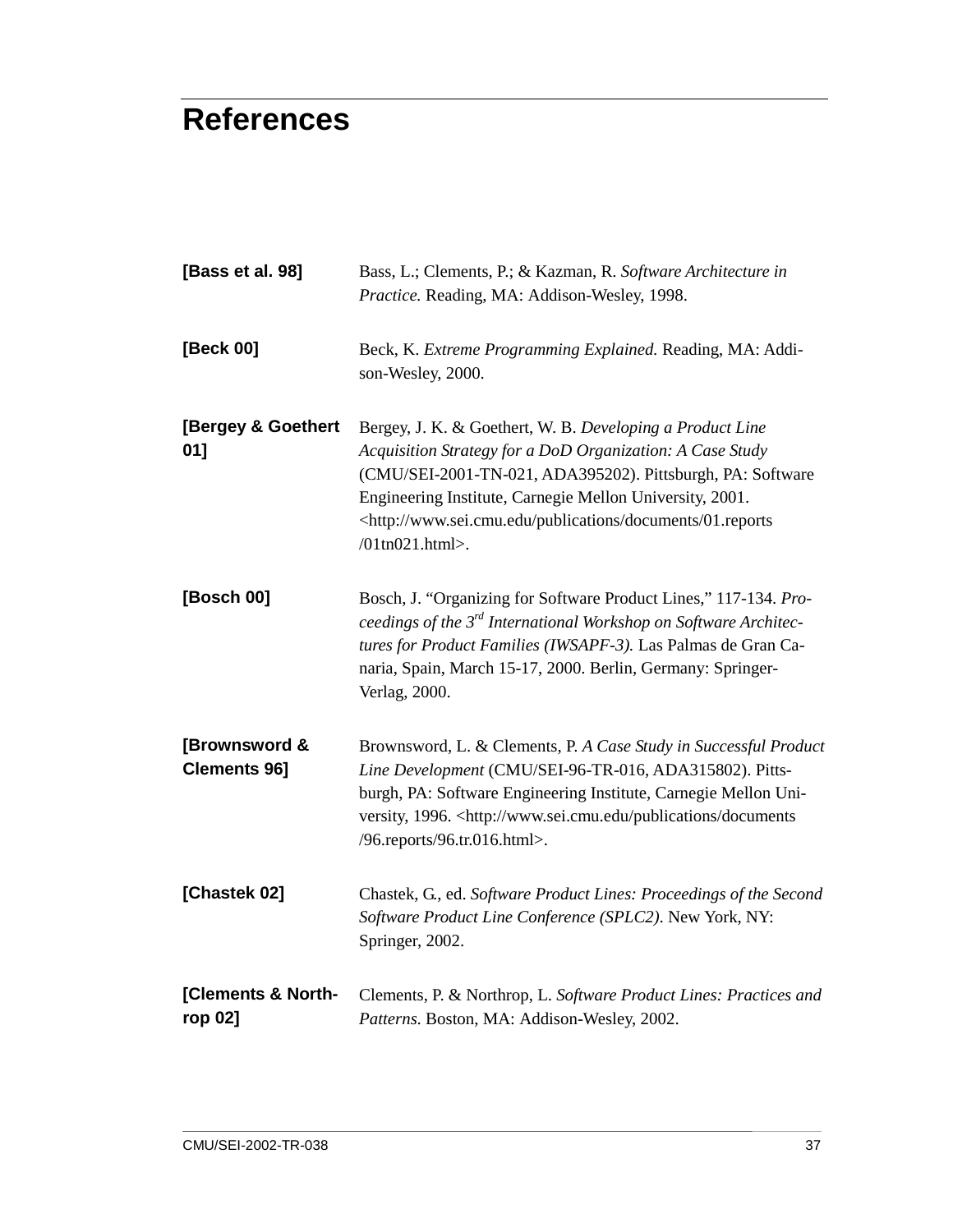| [Cohen 01]             | Cohen, S. Case Study: Building and Communicating a Business<br>Case for a DoD Product Line (CMU/SEI-2001-TN-020,<br>ADA395155). Pittsburgh, PA: Software Engineering Institute, Car-<br>negie Mellon University, 2001. <http: www.sei.cmu.edu<br="">/publications/documents/01.reports/01tn020.html&gt;.</http:>      |
|------------------------|-----------------------------------------------------------------------------------------------------------------------------------------------------------------------------------------------------------------------------------------------------------------------------------------------------------------------|
| [Dikel et al. 01]      | Dikel D.; Kane, D.; & Wilson, J. Software Architecture: Organiza-<br>tional Principles and Patterns. Upper Saddle River, NJ: Prentice<br>Hall, 2001.                                                                                                                                                                  |
| [Donohoe 00]           | Donohoe, P., ed. Software Product Lines: Experience and Research<br>Directions, Proceedings of the First Software Product Line Confer-<br>ence (SPLC1). Denver, Colorado, August 28-31, 2000. Boston,<br>MA: Kluwer Academic, 2000.                                                                                   |
| [Gamma et al. 95]      | Gamma, E.; Helm, R.; Johnson, R.; & Vlissides, J. Design Patterns:<br>Elements of Reusable Object-Oriented Software. Reading, MA: Ad-<br>dison-Wesley, 1995.                                                                                                                                                          |
| [Krasner & Pope<br>88] | Krasner, G. & Pope, S. "A Cookbook for Using the Model-View-<br>Controller User Interface Paradigm in Smalltalk-80." Journal of<br>Object-Oriented Programming 1, 3 (August/September 1988): 26-<br>49.                                                                                                               |
| [Kruchten 00]          | Kruchten, P. The Rational Unified Process: An Introduction, Second<br>Edition. Reading, MA: Addison-Wesley, 2000.                                                                                                                                                                                                     |
| [Krueger 01]           | Krueger, C. "Easing the Transition to Software Mass Customiza-<br>tion," 282-293. Proceedings of the 4th International Workshop on<br>Software Product Family Engineering. Bilbao, Spain, October 3-5,<br>2001. New York, NY: Springer-Verlag, 2001.                                                                  |
| [O'Brien 01]           | O'Brien, L. Architecture Reconstruction to Support a Product Line<br>Effort: Case Study (CMU/SEI-2001-TN-015, ADA395167). Pitts-<br>burgh, PA: Software Engineering Institute, Carnegie Mellon Uni-<br>versity, 2001. <http: documents<br="" publications="" www.sei.cmu.edu="">/01.reports/01tn015.html&gt;.</http:> |